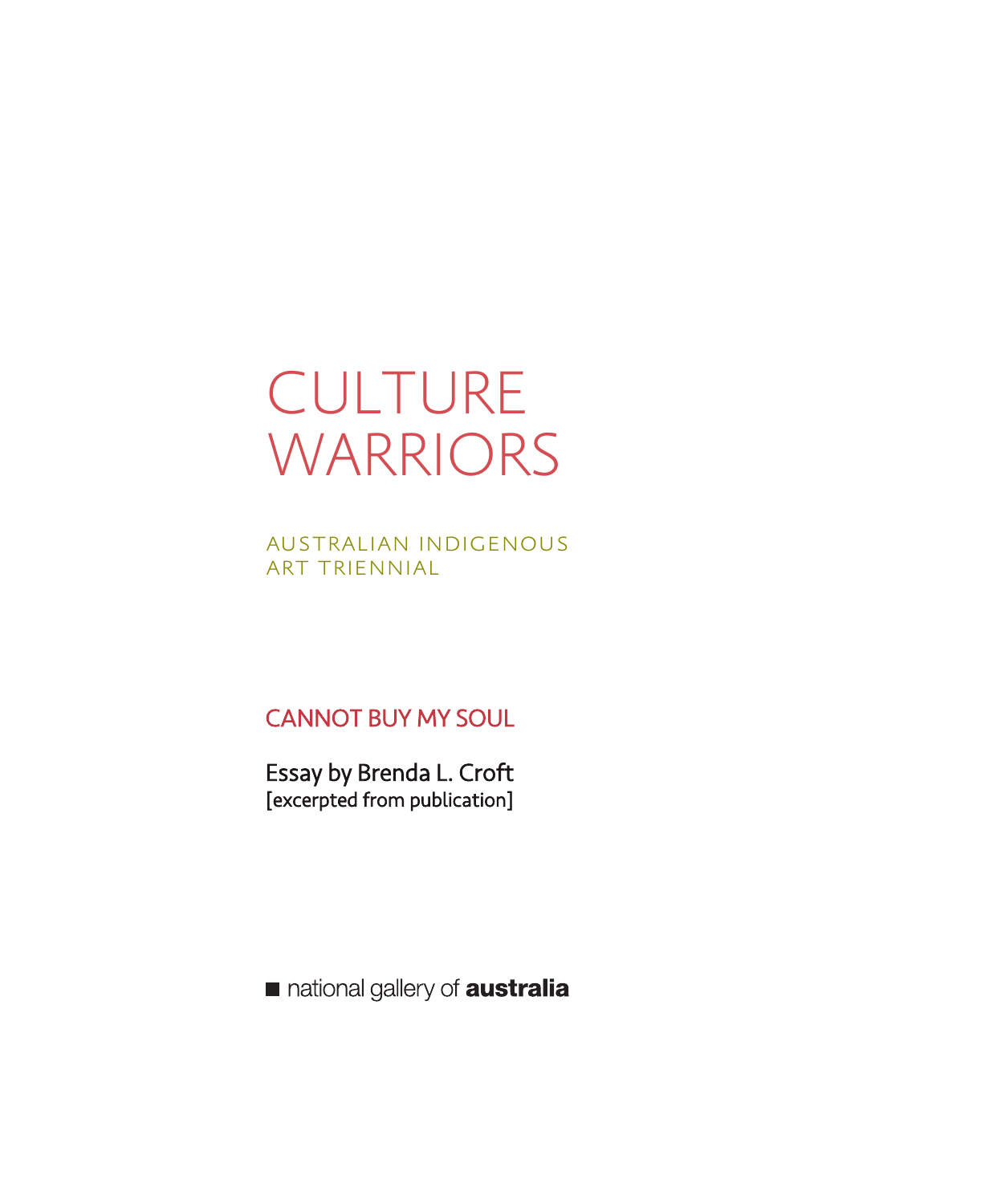© National Gallery of Australia, 2007, revised and reprinted 2009 All rights reserved. No part of this publication may be reproduced or transmitted in any form or by any means, electronic or mechanical (including photocopying, recording or any information storage and retrieval system), without permission from the publisher.

It is customary for some Indigenous communities not to mention the names or reproduce images of, or associated with, the recently deceased. All such mentions and images in this book have been reproduced with the express permission of the appropriate authorities and family members, wherever it has been possible to locate them. Nonetheless, care and discretion should be exercised in using this book and the regions highlighted on the map on page 203.

Where there are several variations of spellings for Indigenous words, the most commonly used versions have been included or, where supplied, the preferred spelling of individual artists or communities.

Produced by the Publishing Department of the National Gallery of Australia nga.gov.au The National Gallery of Australia is an Australian Government Agency.

edit: Deborah Clark and Susan Jenkins design: Brett Wiencke, Art Direction Creative (Kirsty Morrison, revised edn cover) rights and permissions: Nick Nicholson production: Kirsty Morrison index: Puddingburn Publishing print: Blue Star Print, Australia

front cover: Richard Bell *Australian Art it's an Aboriginal Thing* 2006 synthetic polymer paint on canvas overall 240.0 x 360.0 cm each 240.0 x 180.0 cm TarraWarra Museum of Art Collection Acquired 2006 Courtesy of the artist and Bellas Milani Gallery

Cataloguing-in-Publication data *Culture Warriors : Australian Indigenous Art Triennial,*  revised edition 2009 (*Culture Warriors : National Indigenous Art Triennial 2007,*  1st edition, 2007) Bibliography. Includes index. isbn 9780642542052 (pbk.). 1 Indigenous art - Australia - Congress. 2 Artists, Aboriginal Australian - Congress. 3 Art, Australian - Congress. I. Croft, Brenda. II. National Gallery of Australia. III. Title. 704.039915

First published on the occasion of the exhibition: *Culture Warriors: National Indigenous Art Triennial 2007*

This publication accompanies the National Gallery of Australia's travelling exhibition *Culture Warriors: National Indigenous Art Triennial 2007* Art Gallery of South Australia 20 June – 31 August 2008 Art Gallery of Western Australia 20 September – 23 November 2008 Queensland Art Gallery/

Gallery of Modern Art 14 February–10 May 2009 The Katzen Arts Centre at the American University, Washington DC 1 September – 20 December 2009

The exhibition was organised by the National Gallery of Australia, Canberra

The exhibition was curated in Canberra by: Brenda L. Croft, Senior Curator, Aboriginal and Torres Strait Islander Art Exhibition administration: Tina Baum, Acting Senior Curator; Chantelle Woods, Acting Curator; Simona Barkus, Acting Assistant Curator; and Kelli Cole, Curatorial Assistant

The inaugural National Indigenous Art Triennial, *Culture Warriors* has been generously supported by Principal Sponsor BHP Billiton.

*Culture Warriors* has also been supported by Visions of Australia through its Contemporary Touring Initiative, an Australian Government program supporting touring exhibitions by providing funding assistance for the development and touring of Australian cultural material across Australia, and the Visual Arts and Craft Strategy, an initiative of the Australian Government, state and territory governments.

The Australia Council for the Arts has supported *Culture Warriors* through its Aboriginal and Torres Strait Islander Art Board, Visual Arts Board and Community Partnerships and Market Development (International) Board.

The Queensland Government, Australia through the Queensland Indigenous Arts Marketing and Export Agency (QIAMEA), has supported the exhibition, the accompanying catalogue and the ten Indigenous artists and five writers with cultural links to Queensland. QIAMEA promotes Queensland's Indigenous arts industry through marketing and export activity throughout Australia and internationally.

Arts NT, through the Northern Territory Government's Department of Natural Resources, Environment and the Arts, has provided support to artists and writers with cultural and community links to the Northern Territory to travel to Canberra for the opening of the exhibition and to participate in associated education and public programs.

The Victorian Government (Australia), through Arts Victoria, has supported the artists based in Victoria to travel to Canberra for the opening of the exhibition, and to participate in assorted education and public programs.















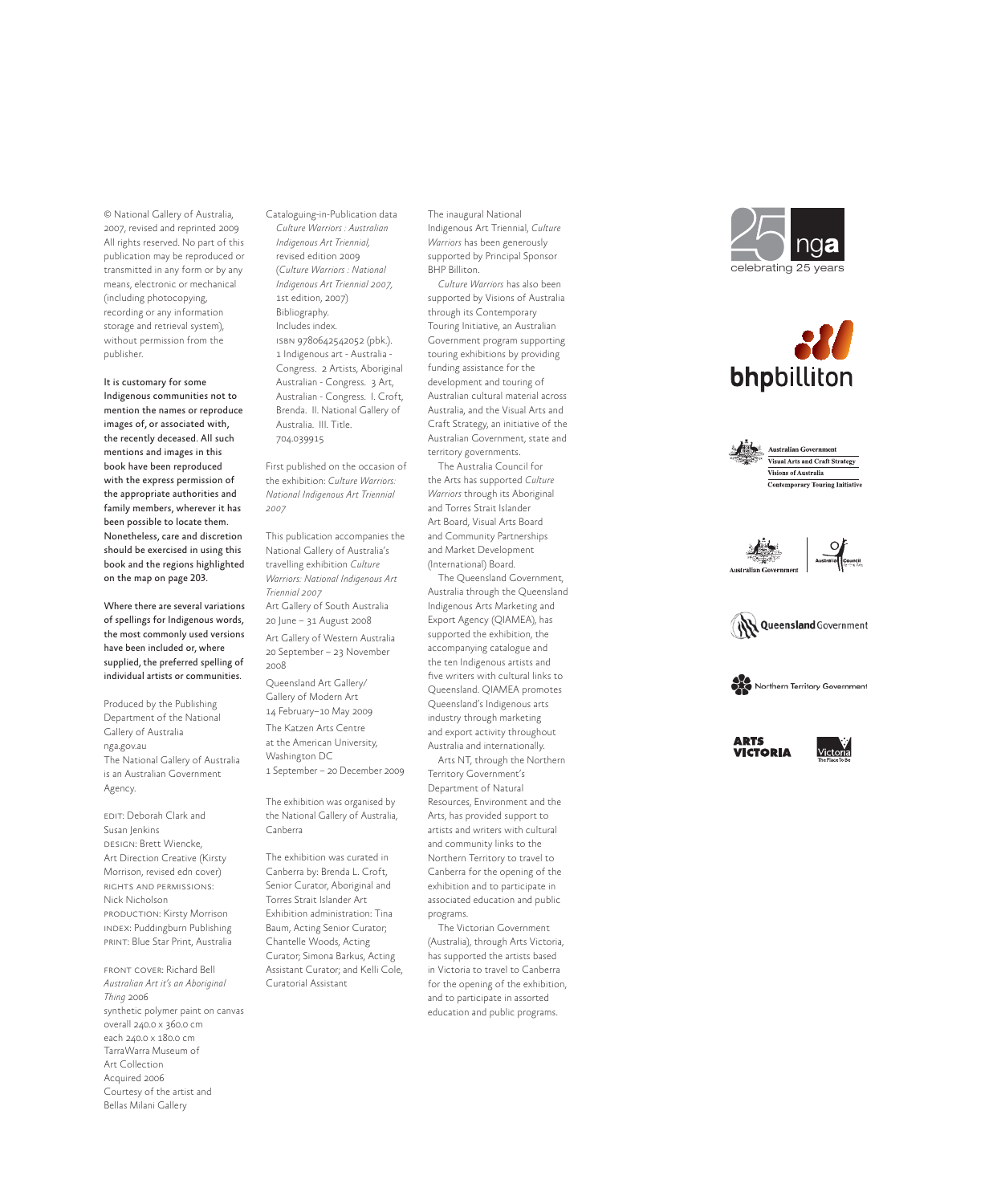## cannot buy my soul

'Vote yes for Aboriginal rights' poster 1967 National Library of Australia, Canberra, Manuscript Collection, Gordon Bryant Papers (MS 8256/Series 11/ Box 175)

**A wonderland of truly wondrous things That nowhere else upon this Earth are found; Of reptiles rare, and birds that have no wings, And animals that live deep in the ground; And those poor simple children of the Earth, (A disappearing race you here may meet), Whom whites have driven from their land of birth To regions still untrod by booted feet.** 

A. G. Bolam, *The trans-Australian wonderland* <sup>1</sup>

The title of the inaugural National Indigenous Art Triennial, *Culture Warriors*, and its timing are prescient in regards to the current focus on issues of nationalism, culture, history and citizenship, and the debates that have surrounded such issues since the days of first contact in the late 1700s.

In devising the curatorial context for the inaugural National Indigenous Art Triennial, the curator invites discussion on a number of issues pertinent to contemporary Australian society, which many of the artists in *Culture Warriors* address in their work, whether subliminally or overtly. The ongoing debates, particularly over the past decade, surrounding the 'the Culture Wars' and/or 'the History Wars' has ebbed and flowed within the public arena, yet remains an often polarising topic. Differing historical remembrances and perspectives are often challenged as revisionist or untrue/ fabricated histories, thereby challenging the validity of oral (Indigenous) versus written (non-Indigenous) histories. Even when objective scholarly accounts of history have been presented these have often been derided as promoting a 'black armband view of history'.<sup>2</sup>

*Culture Warriors* also has an ambiguous, ironic context: *any*- and *every*-one can be a 'culture warrior'. The Triennial's title and the inception of the exhibition itself appear to be right on the money (pertinent when considering the prices of Indigenous art on the secondary market) and prophetic. Of the thirty Indigenous artists represented in *Culture Warriors*, twenty-one were not considered citizens of Australia, nor counted on the national census until 1967, when a federal referendum was held on 27 May.3

The artists for the Triennial have been selected from regions far and wide: the sparsely populated desert regions of the Anangu Pitjantjatjara Yankunytjatjara (APY) Lands in Central Australia; the

tropical and marine climes of Far North Queensland and the Torres Strait Islands; the windswept isle of Tasmania; the rural areas of the south-eastern and south-western states; the ever-ingenious artistic communities of Arnhem Land; and urban areas in the all states and territories, where cultures converge, contrast, collaborate and sometimes collide.

All of these artists are contemporary, irrespective of their domicile, their experiences, their connections to country and cultural practices – they are creating work in and of the here and now. Demarcations defined by others come and go, resurfacing and fading away – primitive, ethnographic, traditional, urban naive, folk, authentic – all of these artists consider themselves Indigenous, first and foremost, their heritage being the framework and foundation, which underpins their creativity. In the case of one artist, long-term collaboration with a non-Indigenous colleague brings a convergence of ideas, drawing on shared experiences.

In the 179 years preceding the 1967 referendum, Indigenous Australians – the First Peoples of this continent – have endured the ongoing effects of colonisation: loss of access to traditional lands, dislocation from customary practices, including language, and forcible removal of children from families and communities.

With the advent of transportation for thousands of convicts from Britain, the Great Southern Land became the new outpost for England's unwanted – mainly convicts – whose ties were severed with their homelands once they were transported to the other side of the world. The colonists had little capacity to imagine what awaited them as they travelled half a world away from their homelands to the 'upsidedown' continent on the other side of the equator.

Danie Mellor's (re)creation of this gleefully contrived never-never land is realised in his phantasmagorical tableau *The contrivance of a vintage wonderland (A magnificent flight of curious fancy for science buffs … a china ark of seductive whimsy … a divinely ordered special attraction … upheld in multifariousness)* 2007 (see pp. 127, 128), which is the kind of diorama that should have been on display in the social-history museums of the past. Mellor's magical installation conjures up flights of fancy that might have been the imaginations of those terrified and ignorant initial 'boat people'.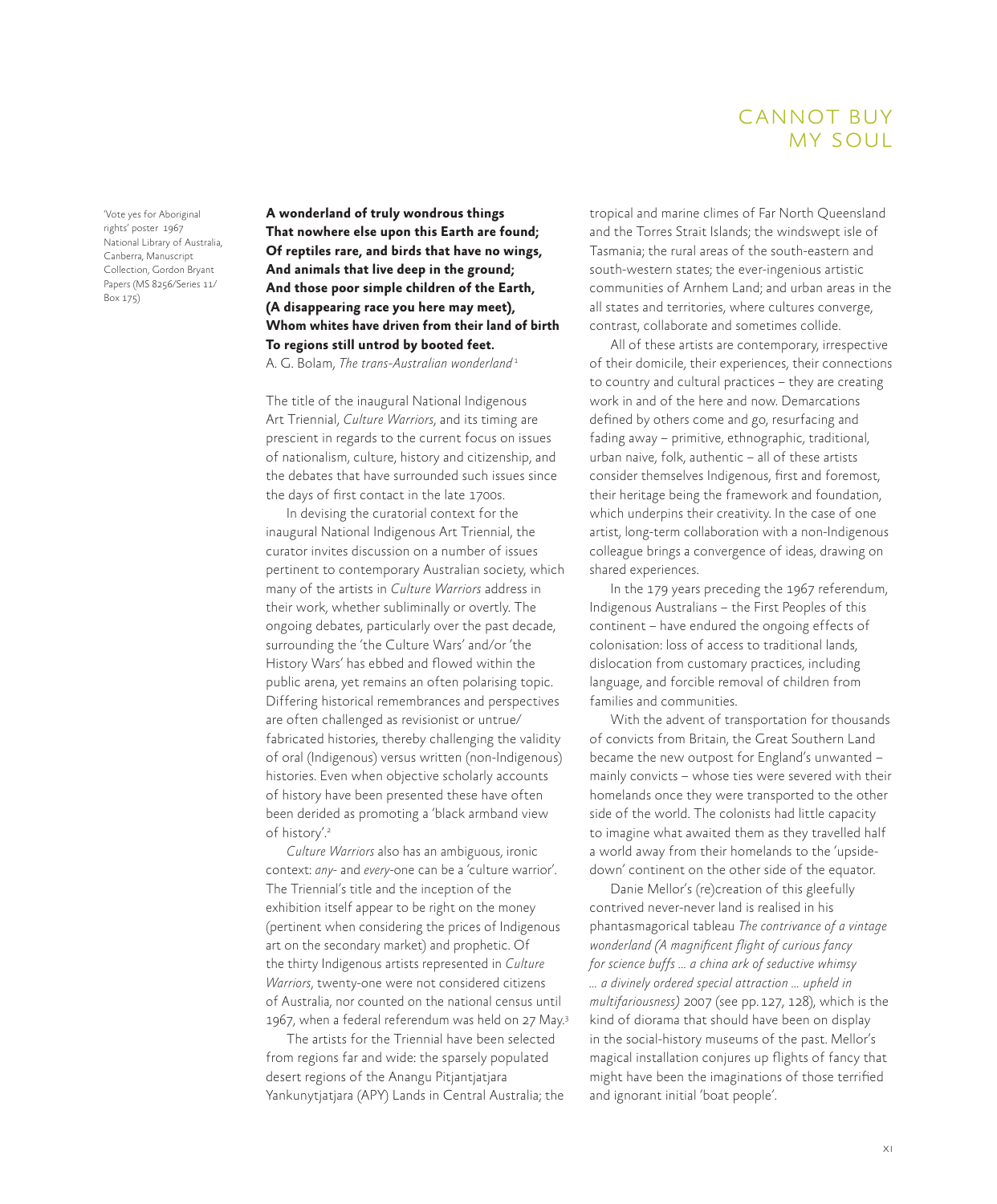

Mellor (Mamu/Ngagen/Ngajan peoples) creates creatures that are manufactured from an amalgam of the man-made and the natural. Real macropod paws and ears adorn fibreglass life-size models, encrusted with a mosaic of shattered blue-and-white willow pattern Spode crockery.4

Indigenous artists have always used their visual language to ensure personal and collective narratives have been recorded, from the earliest depictions on rock and bark shelters in the north; dendroglyphs and petroglyphs carved into tree trunks and rock elsewhere; or etched onto personal effects such as weapons, customary and utilitarian adornments. Later the drawings by nineteenth-century artists on both sides of the continent<sup>5</sup> recorded contemporary life and unknowingly recorded the irretrievable changes being wrought on Indigenous communities.

Contemporary Indigenous artists draw upon an array of non-Indigenous sources to create unequivocal Indigenous identities, irrespective of domicile and experience, or heritage. The parallel and intersecting histories of this continent have often been subdued or opposed for over two centuries. The artists in *Culture Warriors* bring these comparable histories to the fore.

*Culture Warriors* also pays tribute to a key number of dedicated and significant artists from the overall group. Jean Baptiste Apuatimi, Philip Gudthaykudthay, John Mawurndjul, Lofty Bardayal Nadjamerrek ao

and Arthur Koo'ekka Pambegan Jr will be venerated through a special focus on their substantial contribution over many decades to Indigenous art and cultural life in their communities, which continues to influence and inspire younger artists.

For *Culture Warriors*, Apuatimi – a Tiwi elder whose traditional name is Pulukatu (Female Buffalo) and dance Jarrangini (Buffalo) – has created an arresting series of large canvases, ranging from figurative representations of ceremonial objects: *tutini* (funerary posts) and *pukumani* (mortuary rituals) objects and, as always, body designs (see pp. 3, 5, 7). A tiny figure, she has a powerful presence, accompanied by a wicked sense of humour, declaring herself 'a famous artist now' because of her inclusion in *Culture Warriors*. The image of her standing *solid* <sup>6</sup> on her land on Bathurst Island, bracing herself against an incoming storm, is evocative of the manner in which she creates her art – firm and strong.

Philip Gudthaykudthay, one of the last conversant Liyagalawumirr speakers, was born around 1925 in Central Arnhem Land, and is a senior custodian of the Wagilag creation narrative. Gudthaykudthay's totem is Burruwara, the native cat, which has seen him endowed with the nickname of 'Pussycat', and he is known for his elegant, loping gait, almost gliding along as he walks.

Tutored by great artists of the mid twentieth century classical Arnhem Land style – including his classificatory father, Dawidi (1921–1970), and uncle Djawa (1905–1980) – Gudthaykudthay is the last active artist from the seminal Milingimbi School of painting. His peers from this movement included contemporaries such as David Daymirringu Malangi (1927–1999), and both artists were contributors to the *Aboriginal memorial*, an icon in the national collection since it was acquired in 1987.

In 1983 Gudthaykudthay was the first Central Arnhem Land artist to have a solo show at a contemporary gallery7 , making him possibly the first Aboriginal artist in Australia to hold a solo exhibition in a contemporary artspace. Gudthaykudthay has created a magnificent series of *badurru* or *dupun* (hollow logs) (see pp. 13, 15) for *Culture Warriors* in his characteristically elegant and spare *miny'tji* (clan body design and *rarrk* (crosshatching), quite distinct from the clan designs painted on the *larrakitj* and *lorrkon* from Yirrkala and Maningrida, respectively.







LEFT: Danie Mellor

*The contrivance of a vintage wonderland (A magnificent flight of curious fancy for science buffs … a china ark of seductive whimsy … a divinely ordered special attraction … upheld in multifariousness)* 2007 detail installation mixed media, kangaroo skin, ceramic, synthetic eyeballs, wood and birds photograph by Stuart Hay TOP TO BOTTOM: Jean Baptiste Apuatimi dancing at the launch of the National Indigenous Art Triennial, April 2007 photograph NGA; Philip Gudthaykudthay and Brenda L. Croft at Bula'bula Arts, Ramingining, Northern Territory, December 2006, photo by Belinda Scott; Philip Gudthaykudthay with his works in the *Aboriginal memorial* at the National Gallery of Australia, Canberra, April 2007 photograph NGA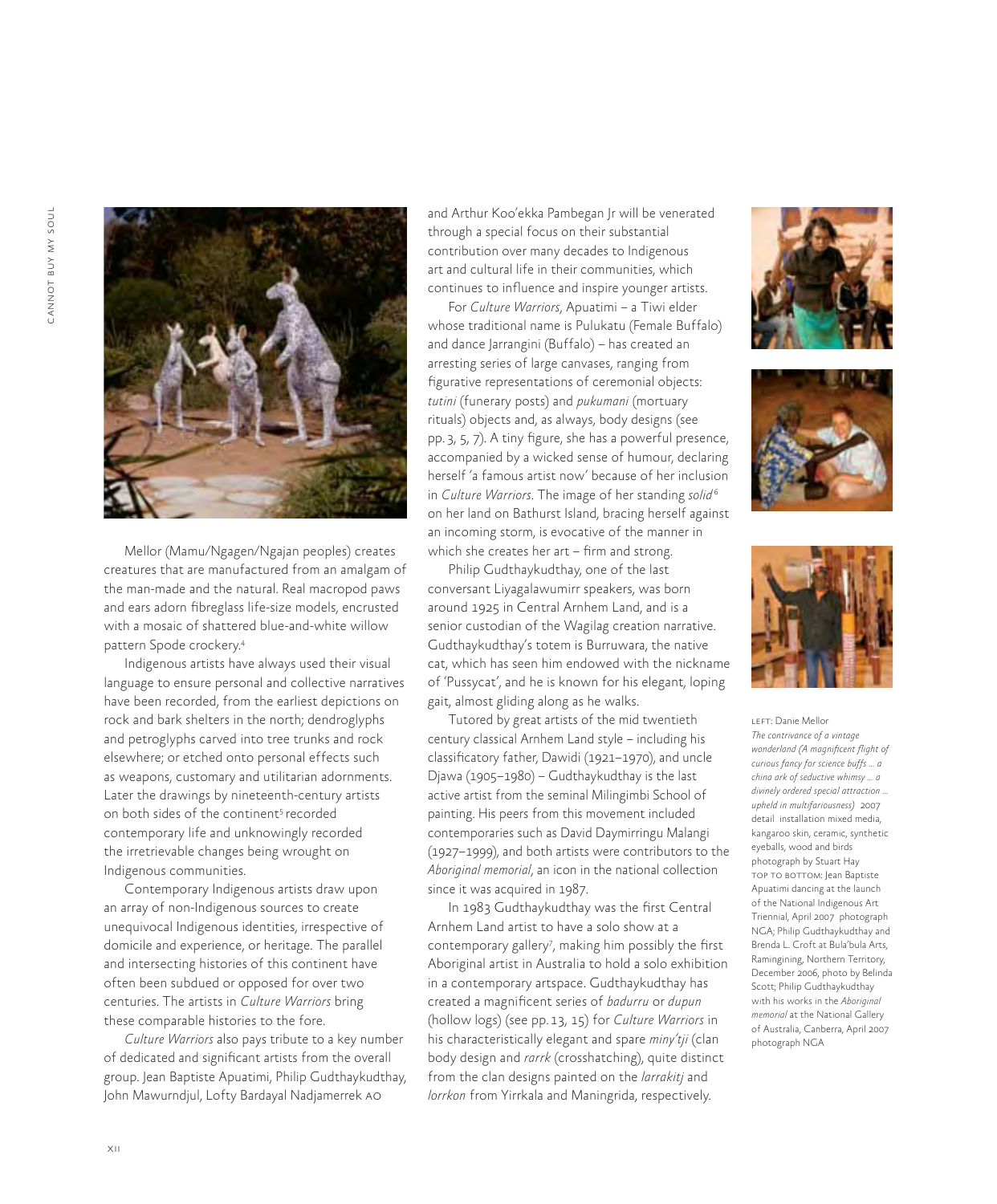





top to bottom: President Jacques Chirac, John Mawurndjul and Apolline Kohen at the Presidential Palace, Paris, France, June 2006, photograph by Mars Kohen; Andrew Blake, Peter Cooke and Lofty Bardayal Nadjamerrek, Kabulwarnamyo, Arnhem Land, Northern Territory, December 2006, photograph by Brenda L. Croft; Arthur Koo'ekka Pambegan Jr and John Street, Aurukun, Queensland, March 2007, photograph by Brenda L. Croft

John Mawurndjul, from the Kurulk clan of Kuninjku people of Western Arnhem Land, is the most renowned Kuninjku artist working today. He has an acclaimed international reputation, and was lauded as a 'maestro' by former French president Jacques Chirac, at the opening of the Australian Indigenous Art Commission for the newest Parisian museum, Musée du quai Branly, in June 2006.

Mawurndjul's representations of *Mardayin* and sites associated with his traditional country of Milmilngkan – on bark and hollow logs (see pp.19, 21, 23) – have become increasingly refined in his expert use of *rarrk*. Mawurndjul's artistic and cultural mastery was acknowledged when he was awarded the Clemenger Contemporary Art Award in 2003, and honoured in the solo exhibition *Rarrk: John Mawurndjul journey through time in northern Australia* at the Museum Tinguely, Basel in Switzerland, in 2005.

Lofty Bardayal Nadjamerrek ao is rightly acknowledged as one of the most learned elders of the Arnhem Land escarpment known as 'Stone Country', and is the last of the painters of the magnificent rock art galleries of the region. From the Kundedjnjenghmi people, Mok clan, Nadjamerrek was born around 1926, at Kukkulumurr, Western Arnhem Land and, as his name suggests, his elevated, graceful physique was often seen traversing the length and breadth of Arnhem Land in his early adult years.

Now residing at his outstation at Kabulwarnamyo, Bardayal paints sparingly, passing on his traditions to his grandsons, who sit quietly watching him as he paints. Although his hand is now somewhat unsteady, his great skill as an 'old-style' rock art painter is evident in the stunning barks and works on paper that have been secured for *Culture Warriors* (see pp.27, 29).

Bardayal may scrape back some of the ochre pigments on the bark canvases or paper sheets when dissatisfied with a particular line, but the stature of his figures – creation beings and totemic animals – remains unchallenged. Whereas Mawurndjul continually works on refining his sublime *rarrk*, filling the entire surface of his canvas, Bardayal's painting reflects a fidelity to his cultural traditions, with the figurative elements reigning supreme.

Arthur Koo'ekka Pambegan Jr is one of the most respected Winchanam ceremonial elders in Aurukun, a community based on the western side of Cape York Peninsula in Far North Queensland. Pambegan

Jr comes from a family of great standing in the community, learning his cultural traditions through his father, Arthur Koo'ekka Pambegan Sr, who was also an artist and cultural activist of great renown, and was among the first of the Wik-speaking people to live at Aurukun, a mission established by the Moravians at Archer River in 1904.

Pambegan Jnr is known for his wonderful sculptural installations of ancestral stories, Bonefish Story Place and Flying Fox Story Place. The distinctive art of Aurukun has also enjoyed a gradual move into the art market in the past twentyfive years, with younger artists encouraged by elders such as Pambegan Jr. *Culture Warriors* will present the first works on canvas by Pambegan Jr alongside his installations (see p.37).

Kala Lagaw Ya artist Dennis Nona's bronze sculptures greet visitors to the exhibition, one of which – the impressive *Ubirikubiri* 2007 (see p.139) – became the first work by a Torres Strait Islander artist to win the overall 24th Telstra National Aboriginal and Torres Strait Islander Art Award in August 2007.<sup>8</sup>

*Ubirikubiri* relates to an ancestral story, originally from the closest Melanesian neighbours of Torres Strait Islanders, Papua New Guinea, involving the Mai Kusi (River) on the west coast, and *Ubirikubiri*, the crocodile. The warrior figure lying prone on Ubirikubiri's reptilian back was killed in retribution for maltreating the crocodile. The intricate carving on the sculpture relates various aspects of the story and is a masterly development of Nona's skill as a print-maker, evident in the near-biblical creation narrative represented in another of his works in *Culture Warriors*, *Yarwarr* 2007 (see p.141).

As previously mentioned, 1770 and 1788 are obvious reference dates when a way of life for 500– 600 Indigenous nations, which had been secure for thousands of generations, collided cataclysmically with the encroachment of colonisation upon customary beliefs and practices. The monarch who reigned in England during this period of political and cultural turmoil was King George III (1738–1820), who appears as a character in emerging artist Daniel Boyd's reworked vision of leadership of the earliest days of colonisation.

From the Kudjla/Gangalu people, Boyd is one of the nine artists born after 1967 and has therefore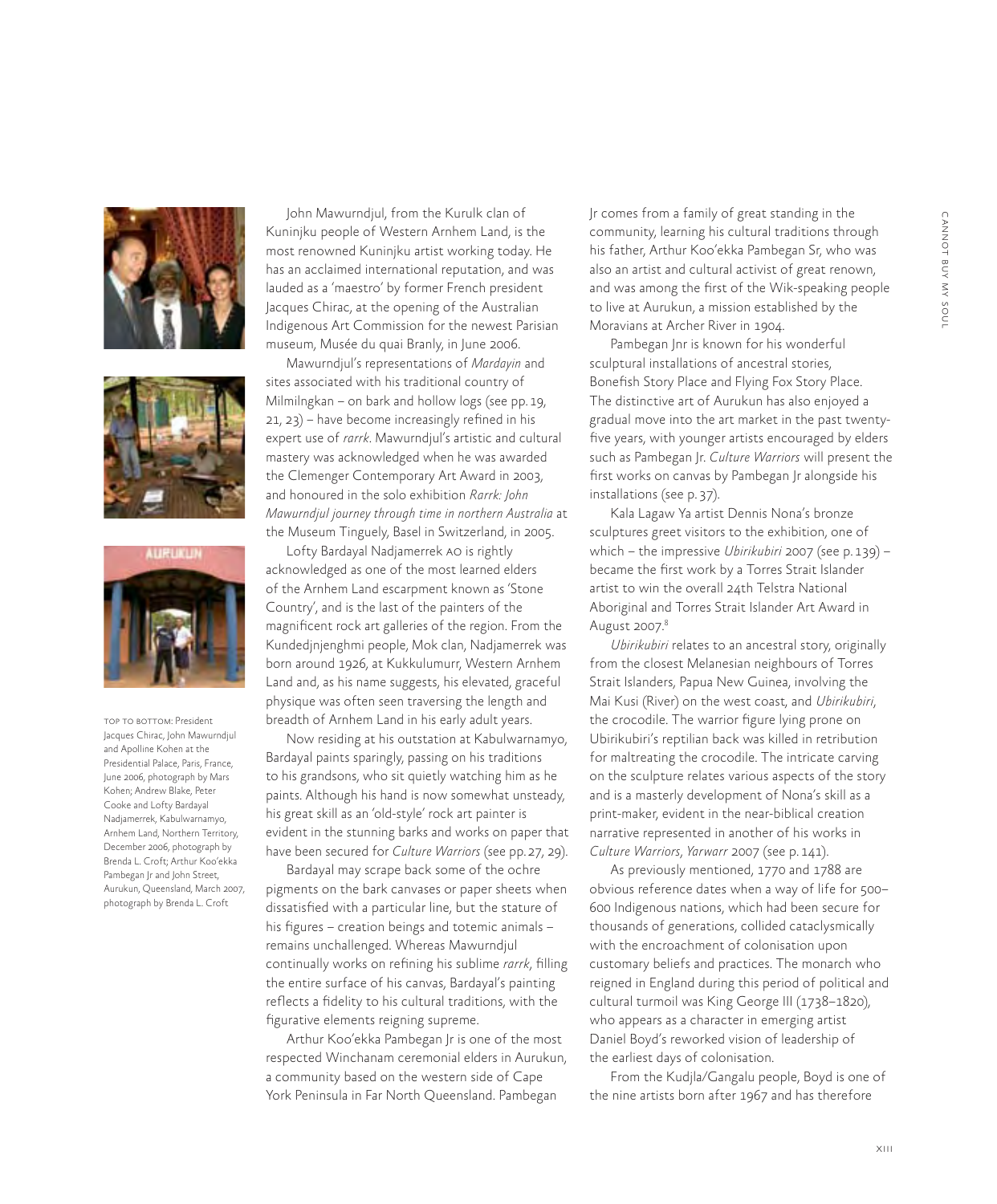

Samuel John Neele *Pimbloy: native of New Holland in a canoe of that country* 1804 From *The narrative of a voyage of discovery performed in H. M. vessel* Lady Nelson, 1803–1804, by James Grant engraving from a copy in the Dixson Library, State Library of New South Wales

always been classed as a citizen of this country. He is a young, politically aware, internet-savvy artist, whose lush oil paintings reflect a satirical admiration of the classical portraiture of the eighteenth century.

Boyd's gloriously tongue-in-cheek appropriation of the AIATSIS9 Aboriginal languages map in *Treasure Island* 2005 (see p. 73) seems particularly relevant with the recent reprobation of Indigenous land in the Northern Territory by the Federal Government and the minerals boom that Australia is experiencing, making a very few wealthy, as rarely do the newly rich include Indigenous people.

His regal portrait of King George III in *King No Beard* 2007 (see p.74), portrayed in all his frills and finery, is brought undone by closer observation of the stately necklace, with the expected gold orbs replaced by skulls. The portrait also contains the artist's self-portrait, mockingly included as a decapitated specimen in a jar, gazing mournfully heaven-ward, like a latter-day Saint Sebastian, martyred like so many of the first Indigenous resistance fighters of Australia.

A direct appropriation of a portrait of King George III, painted in London in 1773 by Nathaniel Dance<sup>10</sup> and now held in the Hermitage collection in St Petersburg, this and other portraits by Boyd directly reference eighteenth-century portraits of figures associated with the earliest days of Australia's colonisation. Within these portraits are other references, as is the case with the macabre selfportrait. The fate of eighteenth-century Dharug/ Dharuk resistance leader, Pemulwuy (c.1750–1802), who led uprisings against the colonisers for twelve years, before finally being captured and executed – having escaped from captivity at least once – had the indignity of his severed head being bottled and sent back to the Home Country, as a trophy of empire, long since lost.

Christopher Pease, Minang/Wardandi/Balardung/ Nyoongar people, employs a similar approach in his work. Pease's work is concerned with Indigenous heritage and identity, particularly in relation to Nyoongar culture. He also focuses on contemporary Nyoongar and broader Indigenous identity, and the ongoing impact of non-Indigenous culture on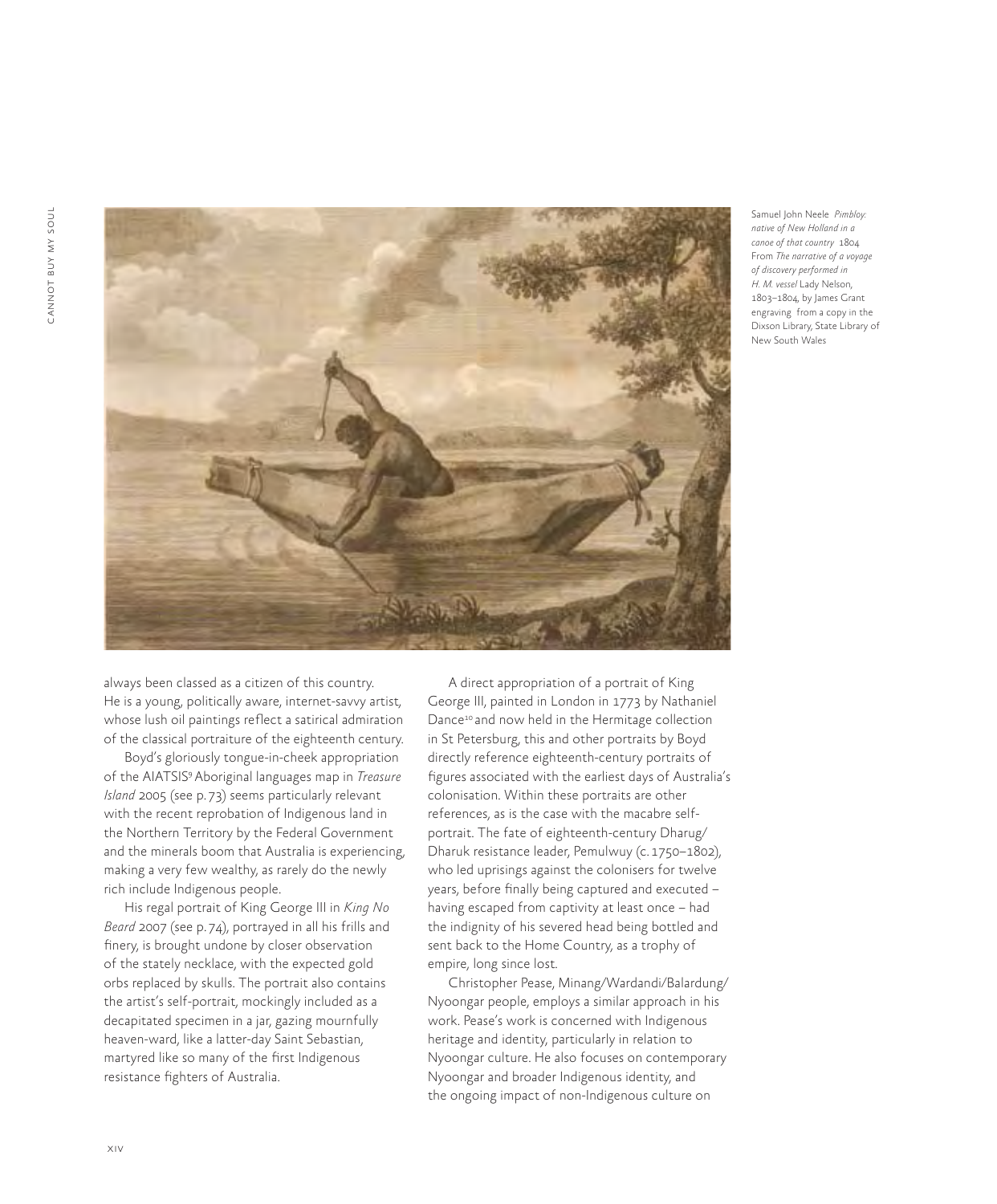Louis de Sainson *Taking on water – the Astrolabe – St George's Sound*  1826 lithograph on wove paper National Gallery of Australia, Canberra



Nyoongar culture from the earliest days of contact in the early 1800s until the present day. This is evident in *New Water Dreaming* 2005 (see p.145), a direct reference from the hand-coloured lithograph produced by Louis Auguste de Sainson in 1826.

Julie Dowling, a Badimaya/ Yamatji/Widi artist also brings Indigenous history forward in her portraiture. Dowling's portraits of her ancestors and inspirational Indigenous people are a poignant and powerful means to invest dignity in those who were stripped of it during their lifetimes. Her portrayal of *Walyer* 2006 (see p. 97), a Tasmanian Aboriginal woman resistance fighter is a rallying cry of opposition. Dowling's protagonist, standing like an Antipodean Bodicea, is a culture warrior, overturning the myth of passive submission.

George Augustus Robinson – a former missionary and Chief Protector of the Aborigines, Port Phillip, Victoria (1839–1949) – referred to Walyer as 'an Amazon'. She died shortly after her capture in 1830, on 5 June 1831, from another insidious 'gift' from the colonists, influenza. She had fought on behalf of her people with bravery and tenacity in a war for which there are no memorials.<sup>11</sup>

Another of Dowling's works, *Burrup* 2007 (see p. 99), powerfully depicts the degradation of traditional sites pertinent to her people, portraying the possible large-scale destruction of irreplaceable petroglyphs on the Dampier Archipelago. Murujuga/ Murijuga, as 'the Burrup' is known by local Aboriginal people, is twenty-eight kilometres north-west of Karratha, in one of the most isolated places in Australia. Its Indigenous petroglyphs, numbering between 500000 and 1 000 000, are distributed over an area of eighty-eight square kilometres.

Murujuga has been nominated for the National Heritage List but is in imminent danger ofbeing destroyed through mining for natural gas. Compounding the complexity of the issue, a number of local Aboriginal groups have recently signed a native title agreement with the state government. Dowling's painting conveys the paradoxical situation Indigenous people face, having to make decisions on providing for their communities by exchanging access to traditional lands.

Dowling's portraits masterfully depict the emotional turmoil of the subject, whatever the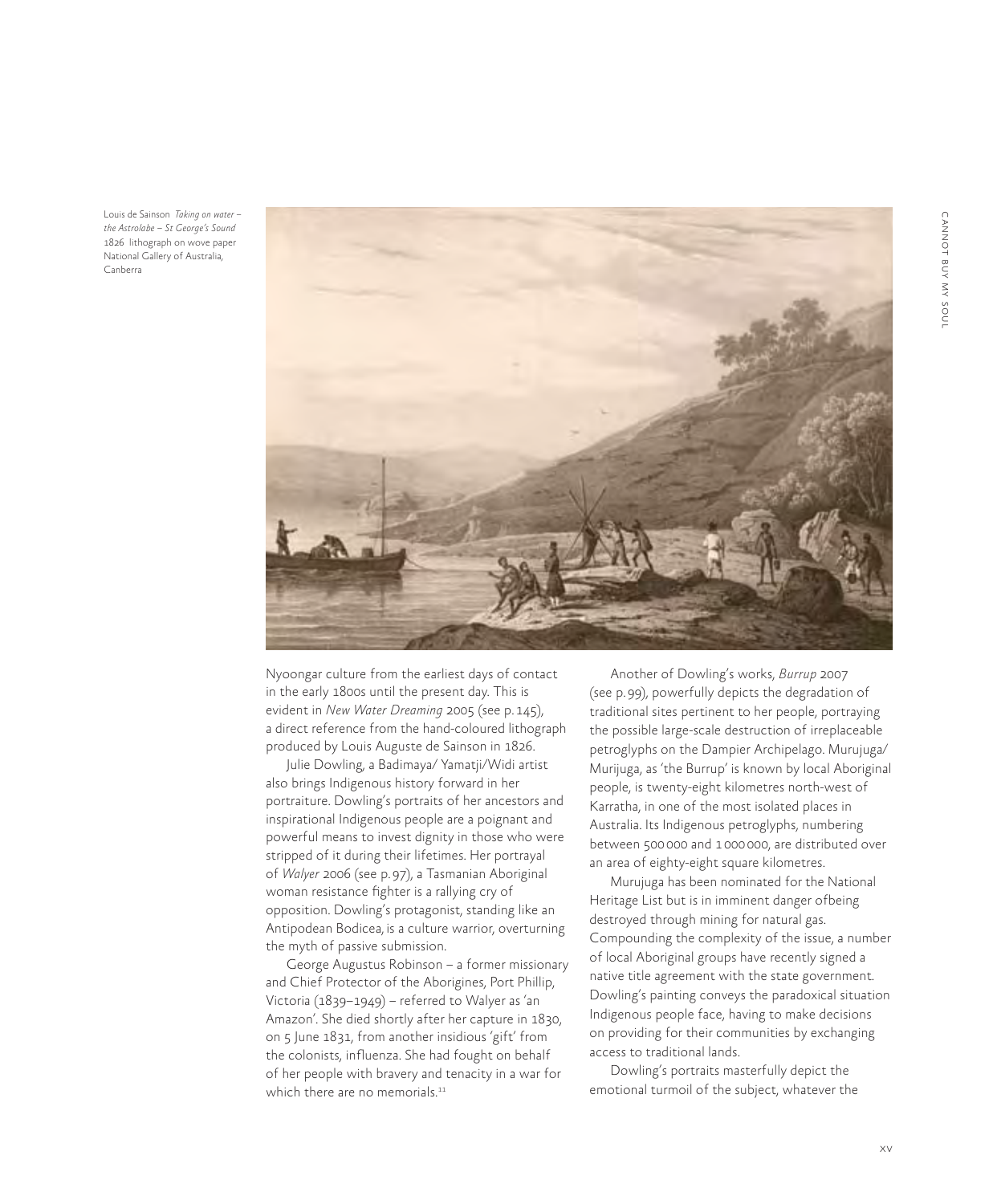

Eugène von Guérard *The barter* 1854 oil on canvas Geelong Gallery Gift of W. Max Bell and Norman Belcher, 1923

context, whether it involves the ongoing pain – personal and communal – of the Stolen Generations, or the reverse role of enforced servitude upon Indigenous women, as in *The nurse maid (Biddy)* 2005 (see p. 98).

Yorta Yorta print-maker and cultural revivalist Treahna Hamm is another artist who gains strength and inspiration from historical customary objects. Like Dennis Nona, she consults extensively with elders from her community before making works that draw on collective memories and practices.

The possum-skin cloaks that Hamm makes are a regeneration of cultural practices that have been dormant for over a century. The skill of making possum-skin cloaks disappeared from Hamm's home state of Victoria nearly a century-and-a-half ago, leaving behind only six known specimens in museums around the globe, two being in the Melbourne Museum, Victoria.12 *Barmah nurrtja biganga (Barmah Forest possum-skin cloak)* 2005 (see p.103), was created as a direct response after Hamm, with her fellow Koori artists Vicki Couzens and Lee Darroch, viewed these wondrous objects in 1999 and were spurred to recreate the work, and teach themselves the processes that had been 'resting'13, undisturbed behind museum walls for so long.

Ironically, Hamm has also been inspired by one of colonial Australia's most prominent artists' illustration of the trade of one such cloak. Eugène von Guérard documented an inter-cultural transaction in his early *Aborigines on the road to diggings* or *The barter* 1854, an oil painting now in the Geelong Gallery, which depicts Wathawurrung people offering possum rugs for sale to white miners on their way to the goldfields. *Yakapna yenbena dungudja nyinidhan biganga (Family ancestor strong fight possum cloak)* 2007 (see p. 104), has been created especially for *Culture Warriors* as the artist's tribute to the exhibition's theme.

The first draft of the constitution that eventually led to Federation in 1901 was put to an earlier referendum in 1889. In 1890, speaking at the Australasian Federation Conference, Alfred Deakin – one of the founding fathers of Federation, who went on to become Australia's second prime minister, a position he held over three terms (1903–04, 1905–08 and 1909–10) – proclaimed that 'in this country, we are separated only by imaginary lines ... we are a people one in blood, race, religion and aspiration'.

The same year, 1901, was also the year that the 'White Australia' policy first came to prominence,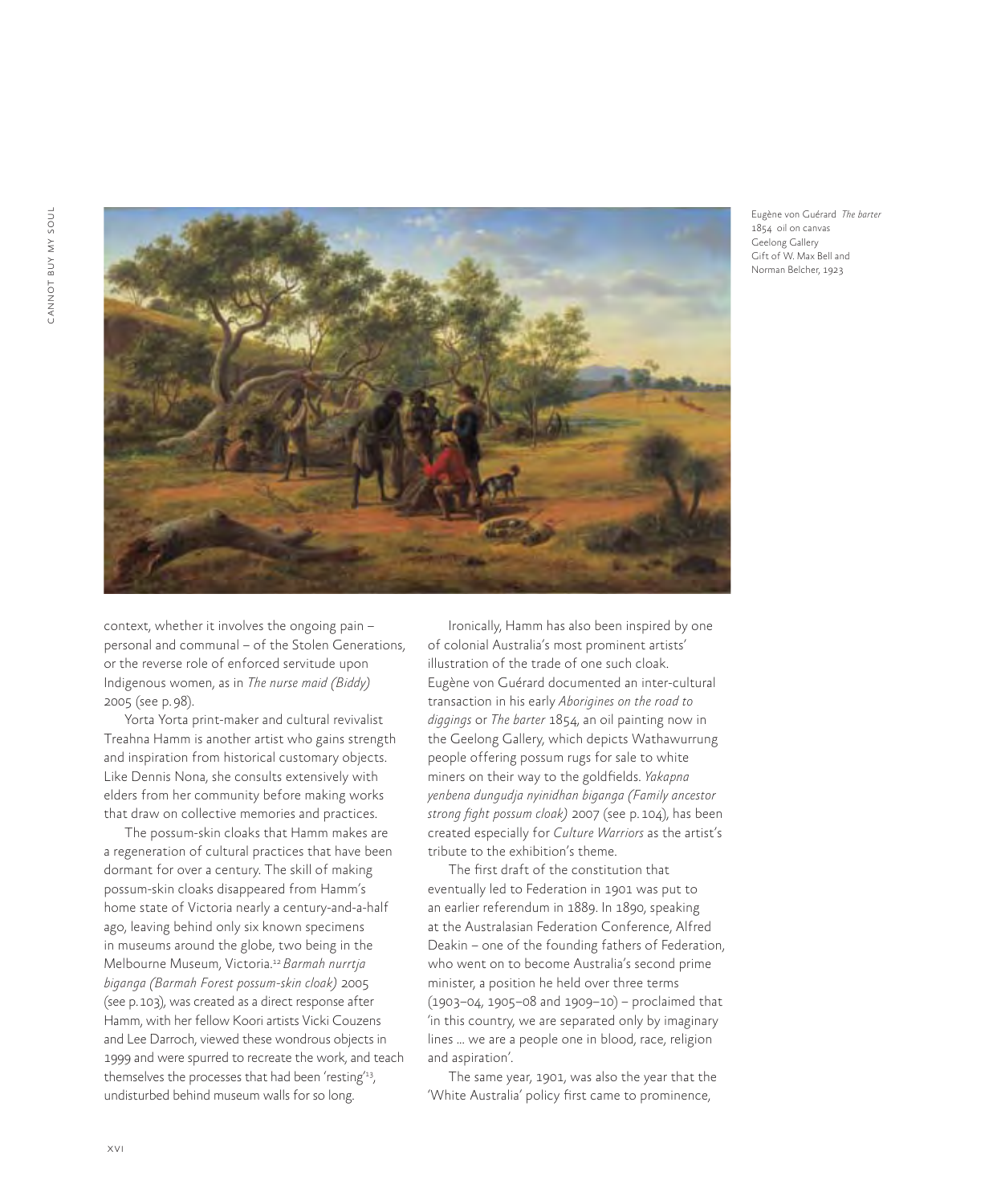Australasian federal referendum certificate, 17 July 1899 National Library of Australia, Canberra, Manuscript Collection (MS1605)



although it was not an actual legislation but a generic term referring to a collection of historical laws and policies that were not abolished until 1973, under the Whitlam Labor Government. The topic of acceptable immigration has remained an incendiary political issue ever since, placed firmly back in the public arena in recent times by various public figures.

However, there have also been those who have challenged themselves and Australian society for its capacity to turn a collective blind eye to the injustice and inequality that the First Peoples of this land, the majority of whom live in Third World conditions despite living in a highly developed country that is currently experiencing one of its most prosperous economic periods in decades.

In arguably his most potent speech as Labor prime minister, Paul Keating took Australian society to task for its complicity in doing little to change the status quo for Indigenous Australians. The speech – delivered on 10 December 1992 in Redfern Park, Sydney, at the Australian Launch of the International Year for the World's Indigenous People – included

references to 'morally indefensible … bad history' and was reported around the globe.

We non-Aboriginal Australians should perhaps remind ourselves that Australia once reached out for us. Didn't Australia provide opportunity and care for the dispossessed Irish? The poor of Britain? The refugees from war and famine and persecution in the countries of Europe and Asia? Isn't it reasonable to say that if we can build a prosperous and remarkably harmonious multicultural society in Australia, surely we can find just solutions to the problems which beset the first Australians – the people to whom the most injustice has been done.

It begins, I think, with the act of recognition. Recognition that it was we who … practised discrimination and exclusion. It was our ignorance and our prejudice. And our failure to imagine these things being done to us. With some noble exceptions, we failed to make the most basic human response and enter into their hearts and minds. We failed to ask –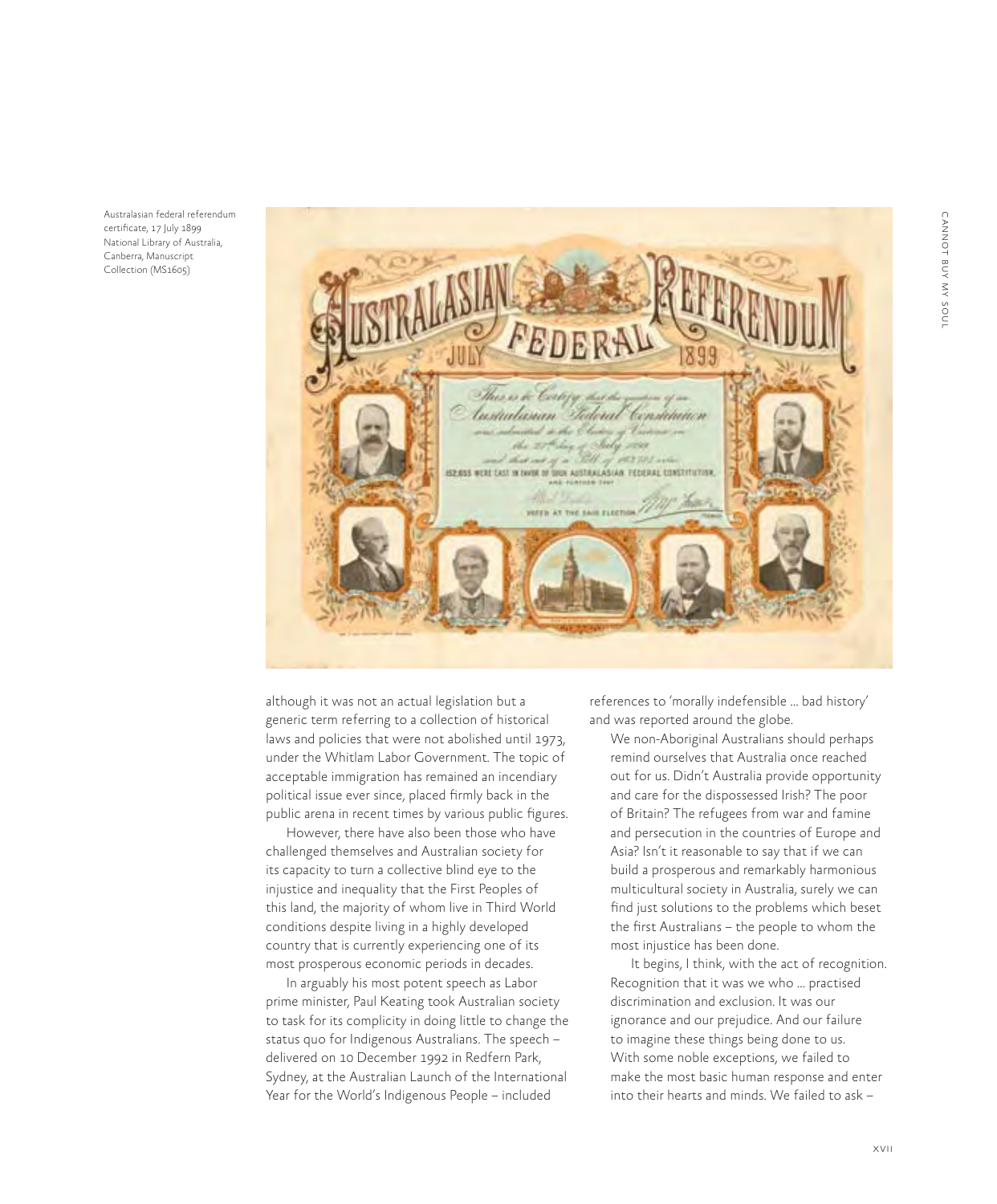

National Day of Mourning 1938, photograph Jack Horner Collection. Image courtesy of the Australian Institute of Aboriginal and Torres Strait Islander Studies

how would I feel if this were done to me?<sup>14</sup> President Chirac's official speech in June 2006 at the opening of the Musée du quai Branly, the newest international museum dedicated to the art and culture of the world's First Peoples, announced to guests from around the world (including Kofi Annan, then Secretary-General of the United Nations), echoed the tone expressed in former Labor prime minister Paul Keating's speech:

Moved by that sense of respect and acknowledgment, in 1998 I decided to create this museum, in full agreement with the Prime Minister Lionel Jospin. France wished to pay a rightful homage to peoples to whom, throughout the ages, history has all too often done violence. Peoples injured and exterminated by the greed and brutality of conquerors. Peoples humiliated and scorned, denied their own history. Peoples still now often marginalized, weakened, endangered, by the inexorable advance of modernity. Peoples who nevertheless want their

dignity restored and acknowledged.<sup>15</sup> However, as the Tasmanian Aboriginal woman resistance fighter Walyer indicates, Indigenous

people did not simply abdicate their rights, their lands, their customs and their lives to the colonisers. In 1938, after a decade's planning and the year before a public gallery acquired the first Aboriginal work of art<sup>16</sup>, the first National Aborigines Day of Mourning was held in Sydney.

Too often, however, Indigenous people are taken out of their cultural context and placed in a colonial curiosities cabinet, viewed as separate from their communities and the events that shaped their lives. Truganinni (1812–1876), a Tasmanian Aboriginal woman from the Bruny Island people was a noted celebrity in her day, best known for being incorrectly identified as 'the last Tasmanian Aboriginal', who had seen great tragedy during her life. She is portrayed in Benjamin Duterrau's painting *The conciliation* 1840, held in the collection of the Tasmanian Museum and Art Gallery. Truganinni is also represented in the national collection in another painting by Duterrau, *Mr Robinson's first interview with Timmy* 1840, acquired in 1979.

Brought to Melbourne as a young woman, with two of her countrymen, Truganinni watched as they suffered the ignominious distinction of being the first men publicly executed in Victoria. When one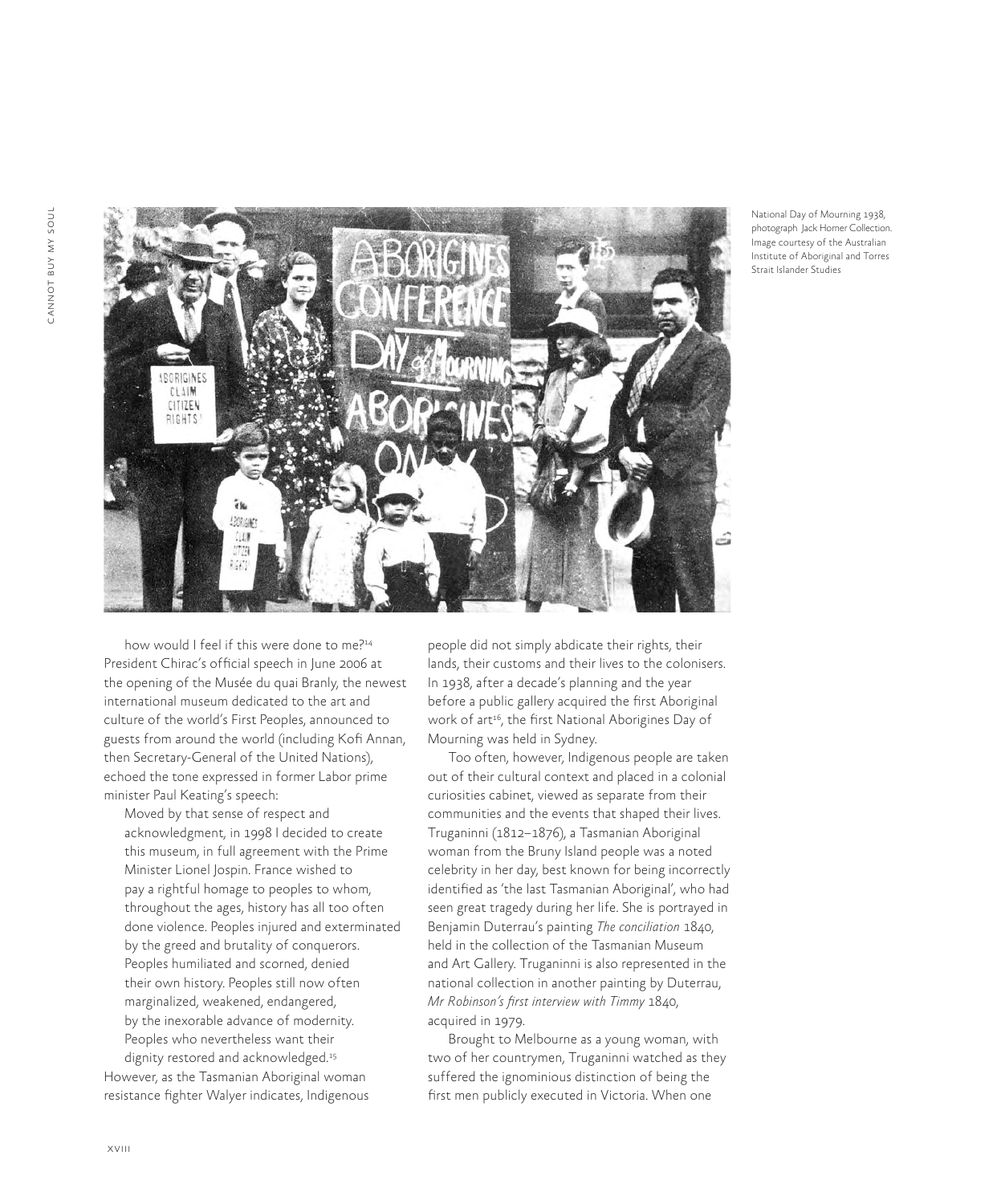LEFT: Benjamin Duterrau *Mr Robinson's first interview with Timmy* 1840 oil on canvas National Gallery of Australia, Canberra Purchased 1979 RIGHT: H. H. Baily Queen Trucanini, last Aborigine of Tasmania c. 1866, photograph National Library of Australia, Canberra



thinks of Truganinni, one recalls the photographic image of an elderly woman, staring forlornly ahead, her maireener shell necklace wound round her neck – an object now held in the collection of the South Australian Museum. Her remains were not correctly laid to rest in a dignified manner until a century after her death, having been stored in a cardboard box in a museum basement in Tasmania for many decades.

The work of Ricky Maynard (Ben Lomond/Big River people), one of Australia's leading documentary photographers and a master printer, is an elegy to his Tasmanian Aboriginal ancestors and those who have suffered, such as Truganinni. His exquisitely printed, contemplative series *Portrait of a distant land* 2005–07 (see pp. 118, 121, 122, 123) – comprising ten silver gelatin images of Tasmanian Aboriginal sites – holds the viewer transfixed by that which cannot be seen, but only imagined. The sweep of sky conjures up the windswept landscape of the main island and its surrounds. The lone figure represents the continuity of cultural affirmation, in a quietly dignified and profound stance.

Central Australian artists Jimmy Baker (Pitjantjatjara) and Maringka Baker (Pitjantjatjara), from the ground-breaking artistic community established at Irrunytju (Wingellina) in Western Australia (near the tri-border conjunction of South Australia and the Northern Territory) in 2001, have been working at Tjungu Palya Arts, Nyapari, in the most westerly communities in Anangu Pitjantjatjara Yankunytjatjara (APY) Lands since 2004.

This is a region that resonates with *tjukurpa*, with creation stories: the same stories that underpin



the world's oldest surviving culture and the art and culture of Australia's oldest contemporary Indigenous art movement ... over 400 artists work in one of the seven art centres, in local craft-rooms, at home or in the bush across the communities. Casual access to the Lands without a permit is not allowed. The canvases of both artists, such as *Katatjita* 2006

(see p. 49) and *Kuru Ala* 2007 (see p.55), contain an explosion of brilliant colour, much like the shimmering hues resplendent in the wildflowers, red desert sands, and the reds, yellows, greens and blues of the expansive desert skies of their country.

Their panoptical canvases enable the viewer to sense the intricacies of their traditional homelands, and spar playfully with the wonderful canvases of Jan Billycan (Djan Nanundie). Billycan is an elderly Yulparija woman whose painting has forged ahead since 2003, when her community was able to return to their traditional lands at Bidyadanga, a coastal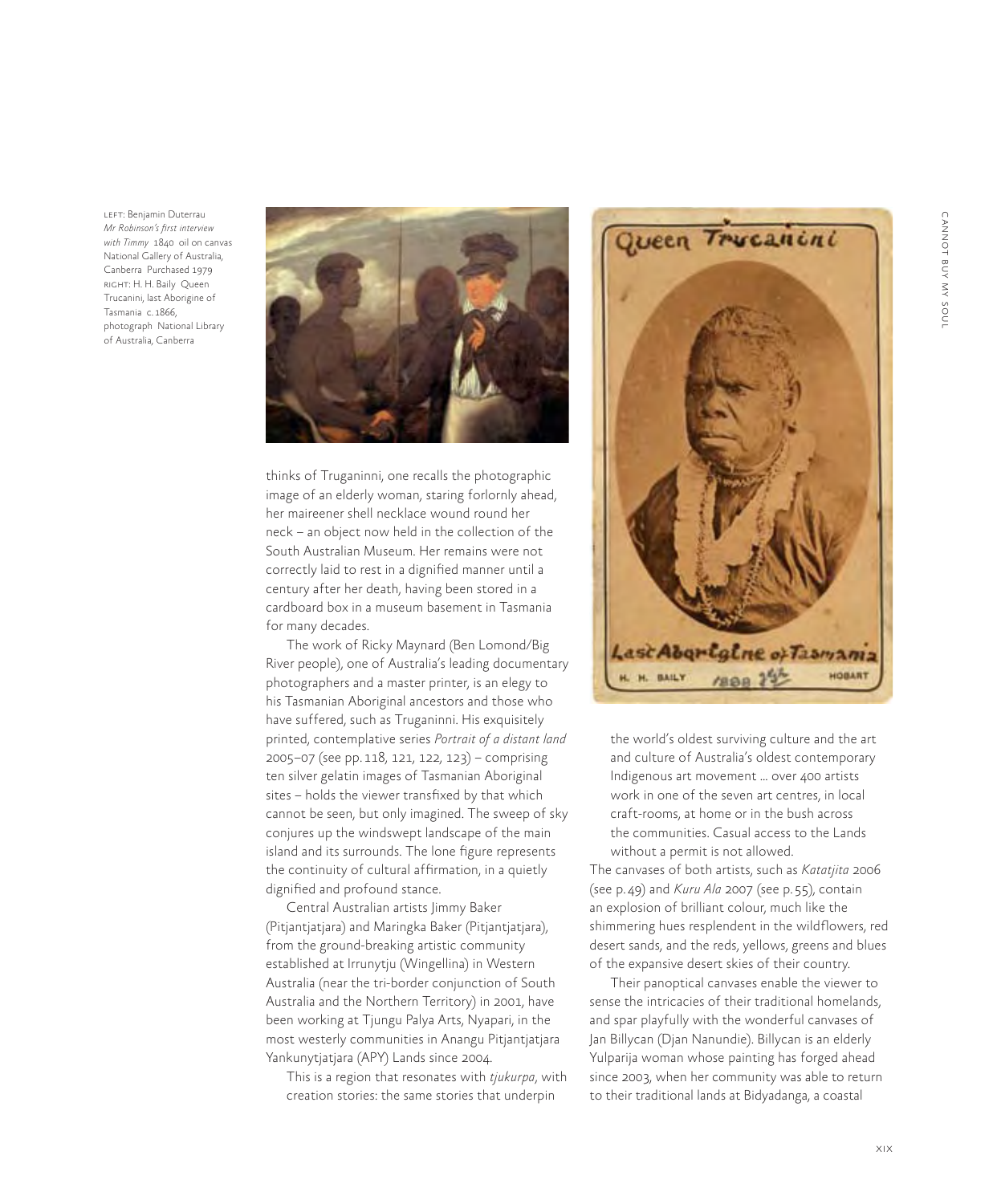

town situated approximately 250 kilometres south of Broome in the Kimberley region of Western Australia.

Following the Bidyadanga community's return in 2003 many of the elders commenced painting later that year, which makes them fledgling artists. However, their art represents cultural reaffirmation portraying the collective knowledge of the Yulparija people since time immemorial.<sup>17</sup>

Billycan's work encompasses incredible knowledge of her country, as represented *All the jila* 2006 (see p. 68), which depicts an important site on the Canning Stock Route, *Kunawarritji* (Well 33), in the Great Sandy Desert.

Pintupi/Ngaatjatjarra artist Doreen Reid Nakamarra is one of the most exciting of the next generation of artists associated with Papunya Tula Artists Pty Ltd (PTA), one of the longest running Aboriginalowned companies in Australia. PTA has been at the forefront of the contemporary Indigenous art movement since the early 1970s, following the arrival at the government settlement Papunya of Sydney-born school teacher Geoffrey Bardon. Bardon was enthusiastic, yet culturally naive in relation to Aboriginal people, and willing to wholeheartedly embrace two-way learning. His encouragement and respect of the community's elders prompted one of the world's greatest art movements.<sup>18</sup>

Reid Nakamarra is part of the next generation of PTA artists, and is gaining increasing respect for her

large-scale canvases. Her minimalist ground-scapes hypnotise with their apparently shifting perspective, using the most sparing of colours, as in *Untitled* 2007 (see p. 113). Although seemingly far-removed in style, all of these Central Australian artists trace direct artistic and cultural links to the earlier innovative practitioners of Hermannsburg, such as Western Arrernte artist Albert Namatjira (1902–1959) and the earliest artists of Papunya, through their willingness to use unexpected colour and energetic brushstrokes to present their distinctive styles.

South-eastern artists H. J. Wedge (Wiradjuri), Elaine Russell (Kamilaroi) and Trevor 'Turbo' Brown (Latje Latje) are all largely self-taught, with Wedge and Russell sharing the experience of adult education through the Eora Centre for Aboriginal Studies, Redfern, Sydney. Wedge and Russell's early lives on Aboriginal Reserves – Erambie at Cowra, and La Perouse, Sydney, then Murrin Bridge, Tingha – are reflected in their paintings.

Wedge's works often deal with more complex issues facing disaffected communities: alcohol abuse in *No more drinking* 2006 (see p. 176), degradation and dispossession of land in *Taking the land away* 2006 (see p.117), and colonialism in *Can't stop thinkin' about it I, II, III* 2007 (see p.175). Russell's works are generally more gentle in their reflections of mission life, as seen in *Bagging potatoes* 2004 and *Catching yabbies* 2006 (see p.157), although she addresses the authoritarianism of Aboriginal lives not being truly their own to run, as when the mission managers checked on the 'welfare' of children, depicted in *Inspecting our houses* 2004 (see p. 159).

Brown, from rural Victoria, began painting native animals when he was a teenager living rough and homeless, and depicts his beloved animals in idyllic bush settings. His idiosyncratic style developed from having been encouraged to develop his art through adult art classes at RMIT University, Melbourne. His paintings of native fauna can be considered as metaphors for his people, as in *Sugar gliders* 2006 (see p.80).

Christine Christophersen (Iwatja/Iwaidja) has spent the past decade-and-a-half refining and developing her artistic language, driven by a desire to represent her people's cultural belief system in all its complexities – kinship, family, clan relationships (see p.85) – to as broad an audience as possible,

Frank H. Johnston *Portrait of Albert Namatjira* 1958, photograph National Library of Australia, Canberra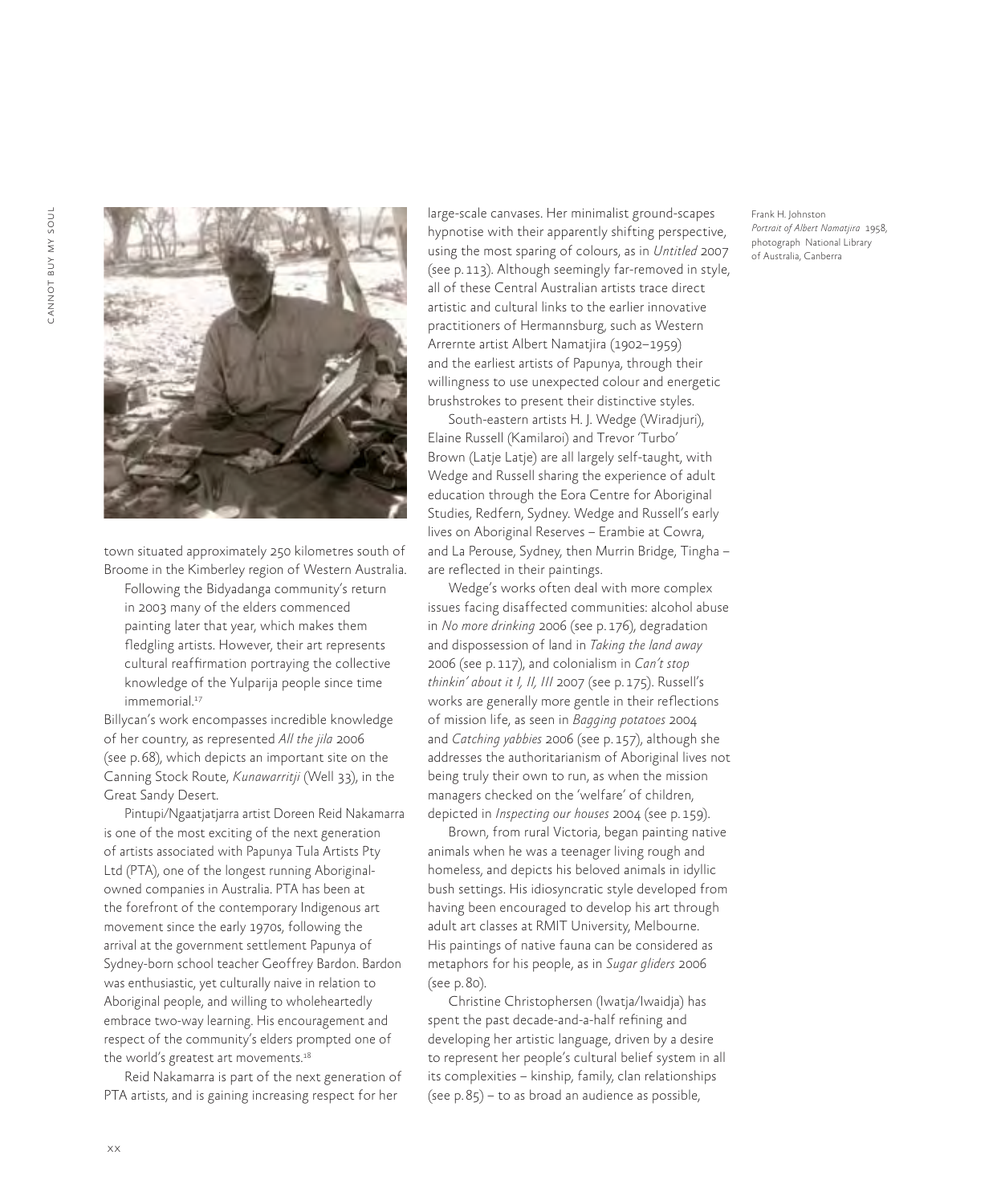



top to bottom: Christine Christophersen video image from *Blue print* 2006; Christian Bumbarra Thompson *Untitled II*  from the series *Angry young Blak man I, II* 2004 Image courtesy of the artist

whilst ensuring that her elders and community support her portrayal of their shared culture.

Christophersen's country is in one of the world's most pristine sites (and is rightly listed on the World Heritage Register), Kakadu National Park. She is equally at home out bush, or in one of the world's most metropolitan cities, Paris, where she undertook an artist's residency in 2006.

Christophersen is a cultural activist in every sense, having done time in gaol for refusing to pay fines imposed on her because she 'trespassed' on her traditional lands while protesting against the Ranger Uranium Mine at Jabiluka. A decade later and the minerals boom is again placing pressure on Indigenous communities as the Federal Government, having agreed to sell uranium to India, also has to placate concerns about the decision.<sup>19</sup>

Shane Pickett (Balardung/Nyoongar) is one of the foremost Nyoongar artists from the south-west, working as an artist since the early 1980s. However, since 2004 his practice has generated increasing acclaim and he has been the recipient of a number of major national art awards, the most recent being the inaugural major Drawing Together Art Award in May 2007.<sup>20</sup>

Like Christophersen, Pickett has worked for an extended period on developing a visual framework to encompass the distinctive belief system and customary structures of his people. His paintings refer to the complex seasonal changes in his country, as in *On the Horizon of the Dreaming Boodja* 2005 (see p.151), with its luminous surface depicting where the light of the south-west, which plays such an essential role in viewing the country.

Christian Bumbarra Thompson (Bidjara), and Destiny Deacon (Kugu/Kuku people, Cape York, and Erub/Mer people, Torres Strait) in collaboration with non-Indigenous artist Virginia Fraser, all live and work in Melbourne, with Thompson and Deacon sharing cultural ties with Queensland. Some artists work in collectives, secure in the flux of members, while others choose long-term, close collaborations that create an intimacy in the creative process, as with Deacon and Fraser. Deacon's cultural ties may be with tropical Far North Queensland, but it is the inner-city experience that informs her photography and her partnership with Fraser.

All of these artists are cultural bowerbirds, conversant in international art trends and influences; seasoned overseas travellers, undertaking countless residencies and participating in highly significant global cultural events annually; and always on the move, yet always returning home – an amorphous place, particularly for Thompson.

All co-opt new technologies, such as video, digital photo-media, and older art forms like film and performance, and incorporate the most basic of discarded/found materials: styrofoam packing balls, golliwogs and dolls rescued from second-hand shops, plastic, nylon and old music videos. All of this is placed, dare one say *forced*, into a *multi*-cultural (as opposed to integrated) blender – one big melting pot – and what comes of all this cookin' up is whatever the viewer wants it to be: entertaining, hilarious, haunting, unsettling, ambiguous, sinister, confronting, challenging and sublime.

The customary greeting between male relations and family members in Thompson's *The Sixth Mile* and *Desert Slippers* both created 2006 (see p.165) are profoundly moving in the intensely personal rituals revealed to an unaware public audience. Thompson inhabits many bodies – young, male, urban, *Blak*21, androgynous, playful, mimic, and performative – always Bidjara. As with Deacon, there is an underlying gravitas to his amusing imitations of the fetishised Indigenous art star: a male artist from the Kimberley; an internationally renowned, glamorous photographer; an elderly woman from the Northern Territory; a possibly mocking self-portrait; and the piece de resistance, the artist hawking up and spitting out the biggest bowerbird of all, Andy Warhol, in *The Gates of Tambo* 2005 (see p.163).

The graphically enhanced photographic images, distorted, silent video and encased gollies and dollies of Deacon and Fraser's installation *Colour blinded*  $2005^{22}$  (see p.92) suggest a myriad of burdens, as the viewer is literally colour blinded by the oppressive yellow sodium lighting. The removal of children – *Blak*, brindle and/or white – shadowed by the sad and angry echoes of the Stolen Generations, coupled with the more recent governmentsanctioned threat of 'saving the little children' from Indigenous communities, whatever the cost – financial, political, physiological, physical and cultural is a bitter pill to swallow. It is one that Deacon and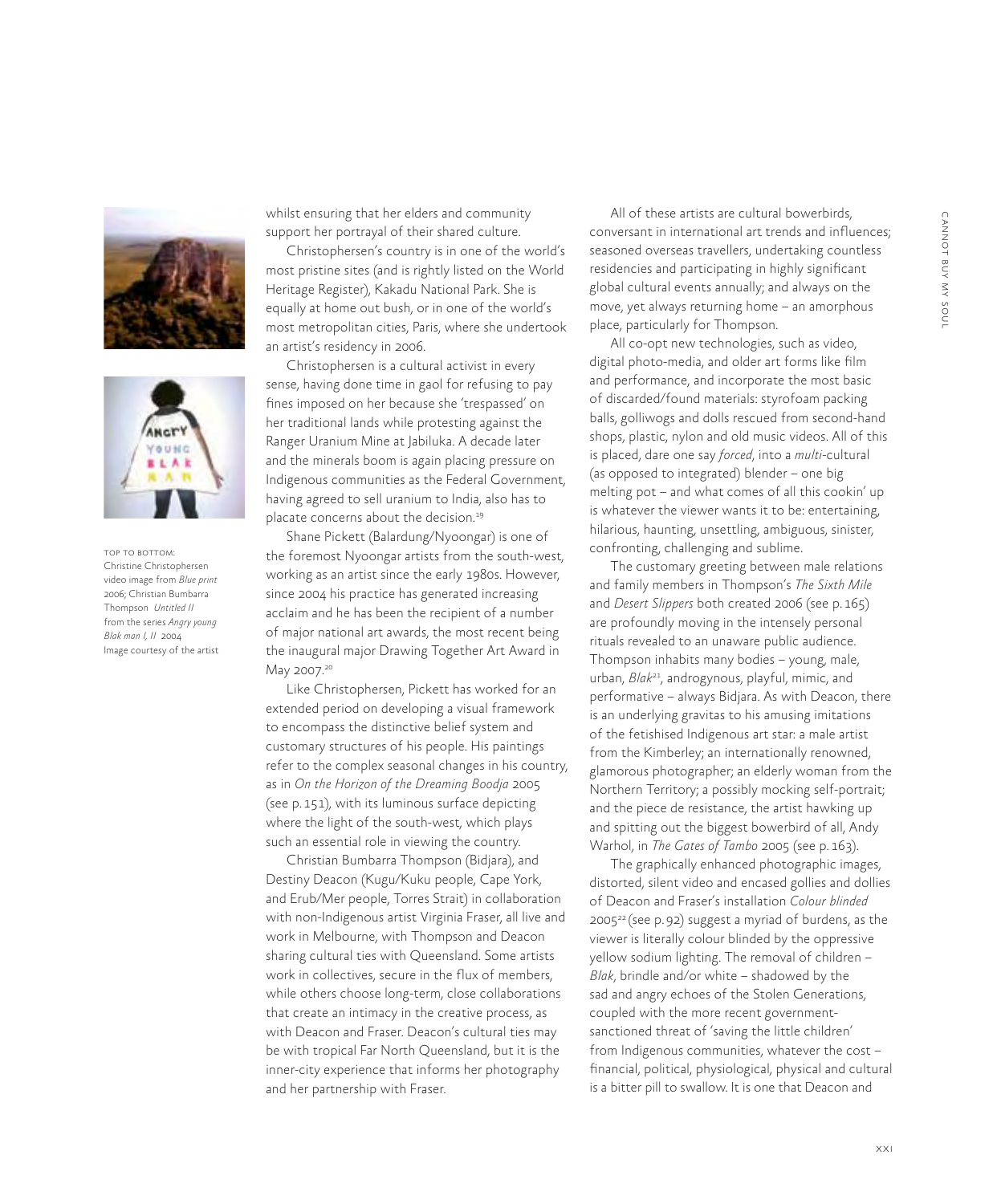

LEFT: Destiny Deacon and Virginia Fraser *Colour blinded* installation image Courtesy of the artists and Roslyn Oxley9 **Gallery** RIGHT: Yirrkala Bark Petition, 1963, Parliamentary Library, Parliament House

Fraser ensure is coated with a sugary layer of humour, but the acidic aftertaste remains, for these are bleak times if you happen to be Indigenous, or support Indigenous people.

Kuninjku artists Owen Yalandja and Anniebell Marrngamarrnga have created three-dimensional representations of the same ancestral being, the *yawkyawk* (a Kuninjku word meaning 'young woman' and 'young woman spirit being'), though their representations are complementary of each other.

Yalandja's majestic, elegant carvings of *yawkyawk*, as in *Yawkyawk* 2007 (see pp.181, 182, 183), are hewn from kurrajong trunk, denoting strength and power. The chevron design, his signature, indicates the shimmering scales on the fish-like body of the creatures, designed to catch the light and suggest the inherent power within the billabong where they reside. The son of renowned carver and senior Mumeka custodian Crusoe Kuningbal (1922–1984), was taught to carve by his father.

Marrngamarrnga's *yawkyawk* woven figures require hours and hours of construction. A tiny woman herself, Marrngamarrnga is dwarfed by the stunning scale of *Yawkyawk mother and babies* 2006 (see p. 115). The work is mind-boggling in its creation, the detail of the intricate weaving draws the viewer in, while the creature towers overhead.

Gulumbu Yunupingu is a Gumatj/Rrakpala elder in her community at Yirrkala, in North-East Arnhem Land. A member of an important artistic and cultural dynasty, her family has a long record of political and cultural activism. Her father, Mungurruwuy Yunupingu, was a contributor to one of the most potent cultural documents of the 1960s: the Yirrkala Bark Petition 1963.<sup>23</sup> The petition was presented to the Commonwealth Government, detailing the sovereign rights of the Yolgnu to their traditional lands, which were threatened with being excised by the Menzies Liberal Government for to access the mineral wealth in the region.

Senior custodians also created the Yirrkala Church panels, with clan groups depicting their ancestral stories, obligations and rights through *Dhuwa* and *Yirritja* moiety paintings in two massive panels, which are now permanently housed at Buku-Larrnggay Mulka Centre in Yirrkala. This is Gulumbu's heritage, and she depicts the ancestral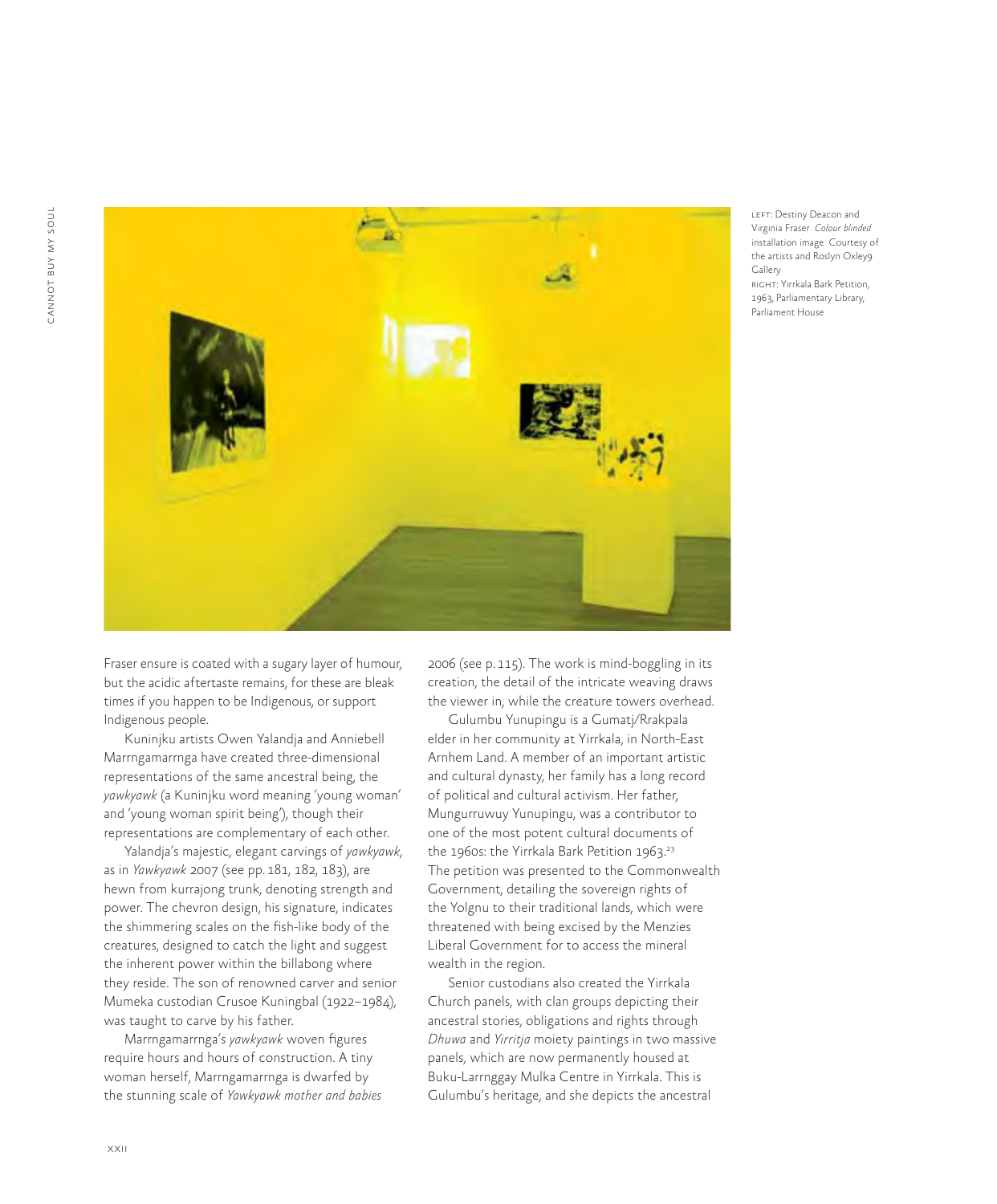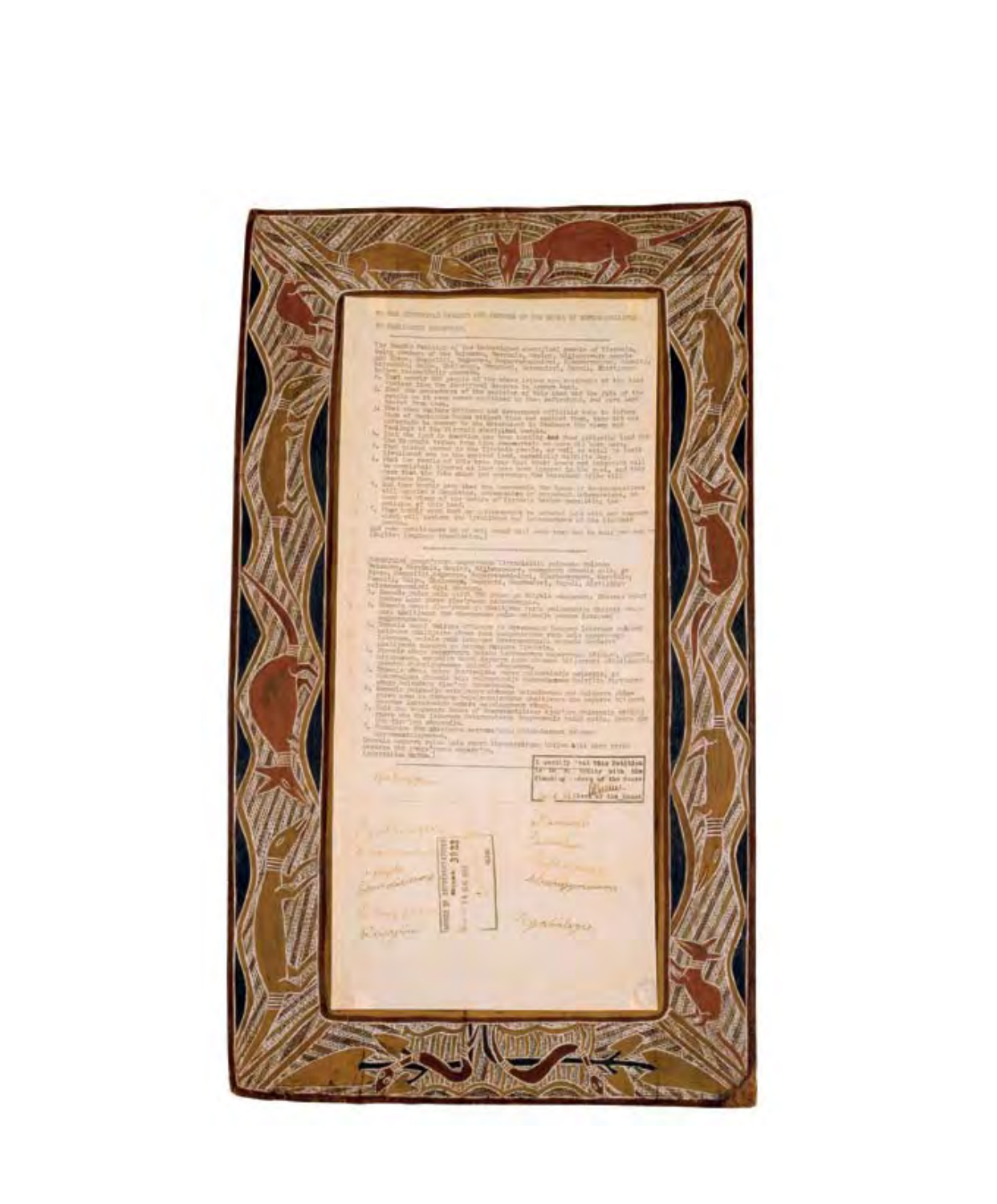stories in her statuesque *larrakitj* (hollow funerary logs), on bark paintings and recently on the ceiling of part of the Musée du quai Branly, in Paris, France.

The artistic styles of Western and North-East Arnhem Land are quite distinct, with the incredibly fine linear *rarrk* (crosshatching) of Maningrida artists complemented by the equally innovative figurative elements that appear in many Yirrkala artists works. Gulumbu's signature *Gan'yu (Stars)* and *Garak (the Universe)* designs are carefully built one layer upon another, giving a wonderful textural quality to the surface of her works, with the white and yellow pigments applied to suggest the twinkling of the infinite celestial heavens above.

Four of the ten artists of Murri<sup>24</sup> heritage in *Culture Warriors* have drawn on the case surrounding Mulrundji Doomadgee, who died while in police custody on 19 November 2004, twenty minutes after being picked up for being drunk and disorderly, and placed in the police cells on Palm Island, a notorious Aboriginal settlement.<sup>25</sup>

Palm Island (also known as Great Palm Island, or by its Aboriginal name, Bukaman) is sixty-five kilometres north-west of Townsville, on the east coast of Queensland, Australia. Despite its idyllic setting, Palm Island was a state Aboriginal reserve between 1918 and 1985, with a reputation as being the most repressive of the Queensland reserves. State-designated 'trouble makers' from other reserves throughout Queensland were sent there, with 'trouble' being a euphemism for those who challenged authorities and fought for their rights. It was also a place where many children who were removed from their families were sent and raised in dormitories.

On 28 September 2006, Coroner Christine Clements brought down a finding against Palm Island Police Station Senior Sergeant Chris Hurley, who was declared guilty of Doomadgee's manslaughter. Hurley became the first police officer in the history of Australia's settlement to be found guilty of such an act, two centuries after colonisation commenced and twelve years after the Final Report into the Royal Commission into Black Deaths in Custody was tabled.<sup>26</sup>

Despite millions of dollars in public funding being dedicated to the Royal Commission, very few of its recommendations to address and overturn

the high rates of incarceration of Indigenous Australians from juveniles through to adults have ever been implemented, and fifteen years after being tabled incarceration rates continue to rise, along with every other negative rate in relation to Indigenous communities.

Thus, when Clements' finding was overturned on 19 June 2007, following an appeal by Hurley, Indigenous people across Australia felt that justice would always be denied in their communities, and demonstrated their concern and disgust with public protests in many state and territory capitals. For many people from Queensland it served as a sorry indication that nothing had changed for Murri people.

Vernon Ah Kee (Kuku Yalanji/Waanyi/Yidinji/ Gugu Yimithirr peoples) has family links with Palm Island: his grandfather, a Waanyi man from Lawn Hill, was taken there when he was young, and met and married Ah Kee's grandmother on the island.

Ah Kee is known for his text works on panels and walls, which play with visual language. The power of words, text as art and global genericism is represented by a number of powerful text works by Ah Kee. *hang ten* and *strange fruit*, both 2006 (see p. 45), have obvious connotations to deaths in custody, where deaths were often noted as an inmate having hung him or herself. *stolen/removed*  2006, refers to the Stolen Generations, of which Ah Kee's grandfather was a member. *not an animal or a plant* 2006 has a direct link with the 40th anniversary of the 1967 Referendum (as related in the artist's statement on p.41).

Ah Kee's imposing triptych *mythread* 2007 (see p. 43) contains a tribute to one of his heroes, his grandfather Mick Miller, whose life was 'one of rigid control as government property' through his placement on Palm Island. The work also contains the first self-portrait of the artist, and the thread of reclamation of ancestry and pride resonates throughout all Ah Kee's work, text or drawing. Although the scale of the drawings are gargantuan, they are incredibly intimate, allowing the viewer to share in a personal moment which is usually reserved for the family album, but in the public arena takes on the added meaning of *Here I am/I am Here* – you cannot avoid or ignore me.



Gulumbu Yunupingu ceiling, Australian Indigenous Art Commission, Musée du quai Branly, Paris, France, 2006, Image courtesy of Cracknell Lonergan Architects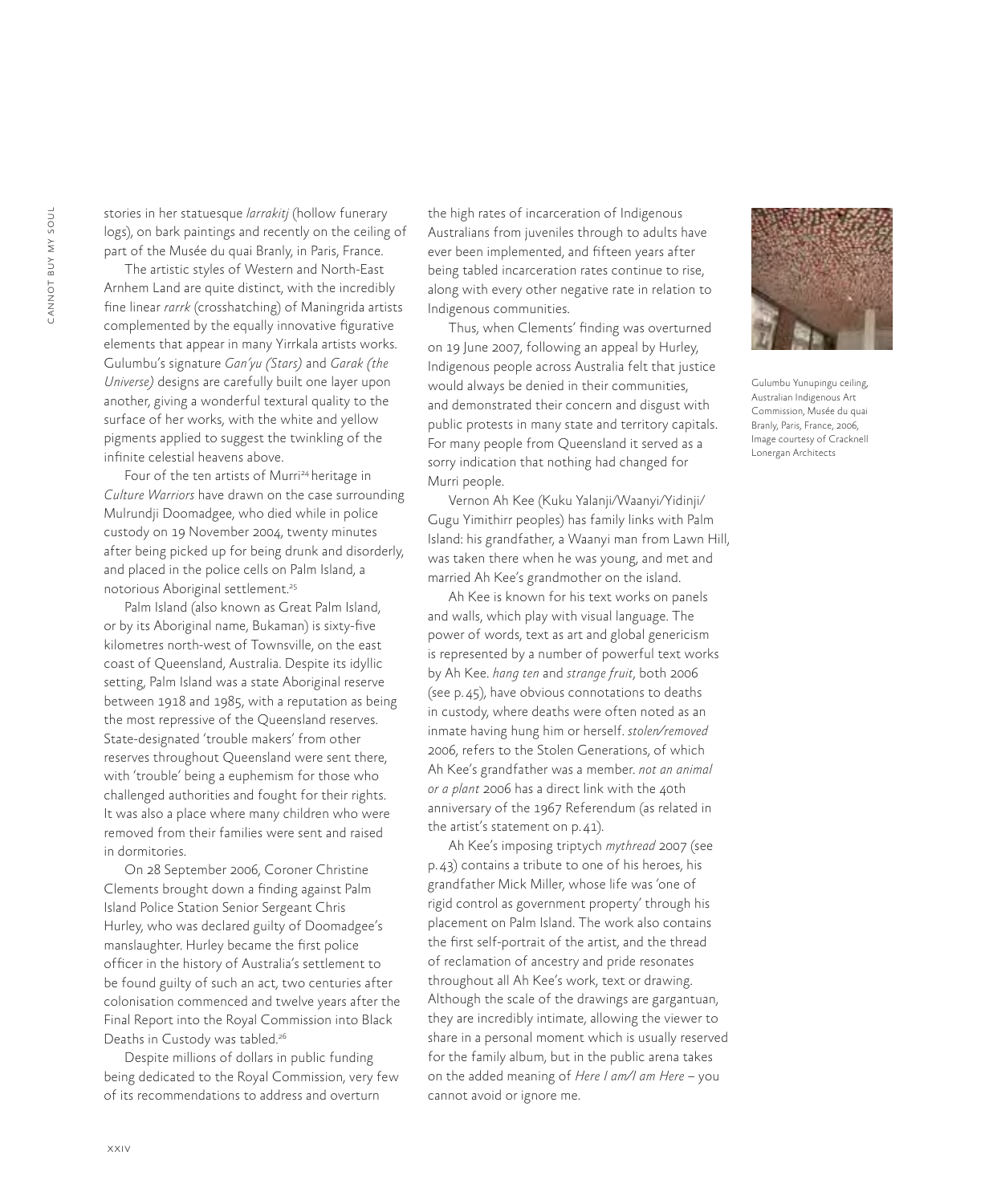Island home ... Friends and family walk ahead of the hearse carrying the body of Cameron [Mulrundji] Doomadgee, 11 December 2004, *Sydney Morning Herald*, photograph by Andy Zakeli



Richard Bell (Kamilaroi/Kooma/Jiman/Gurang Gurang peoples), Gordon Hookey (Waanyi/ Waanjiminjin peoples) and Judy Watson (Waanyi people) have traversed state and cultural borders, travelling extensively overseas. These four artists, all now based in Brisbane, grew up during the rule of Premier Joh Bjelke-Petersen (1911–2005, Premier of Queensland from 1968 to 1987), during which massive corruption in the police force was revealed. A Royal Commission, known as The Fitzgerald Inquiry (1987–1989) was established, followed by hundreds of prosecutions and many gaolings, including that of the disgraced former Police Commissioner Sir Terence Lewis, ultimately bringing about Bjelke-Petersen's loss of office, after being the longest-serving Queensland Premier.<sup>27</sup>

Bell and Hookey, like Ah Kee, are members of proppaNOW, an artists' collective based in Brisbane. Artists' collectives have long been important for the support and development of artists, and with the establishment of Boomalli Aboriginal Artists Co-operative Pty Ltd in Sydney in 1987 – where Bell, Hookey and Watson have also been members – create the a space for Blak people, as opposed to pushing Indigenous artists to the margins. As with many collectives, there is a continual ebb and flow, as artists juggle their art-making with earning

an income in order to continue developing their creativity.

Bell, a self-styled propagandist, who shoots from the mouth, machine-gun staccato, in accompaniment to his painting and video-work, won more notoriety for the slogan on his T-shirt – White Girls Can't Hump – when awarded the 2003 Telstra National Aboriginal and Torres Strait Islander Art Award, than for the intent and complexity of his winning painting – a pity, as he was only the second urban-based artist to win at the time.<sup>28</sup>

His work is a re-reappropriation, a reworking, a reaffirmation of any number of artists from close to home, across the seas and throughout the decades: Jackson Pollock, Jasper Johns (in *Australian Art: it's an Aboriginal Thing* 2006, see p. 63), Roy Lichtenstein (in *Big brush stroke* 2005, see p. 62), Colin McCahon, Gordon Bennett, Michael Nelson Jagamarra, Imants Tillers and female artist Emily Kam Kngwarray. He is an Every*Blak*Man, vastly different from the *everyman* mould in which many of the country's leading politicians of all persuasions cast themselves.

The majority of Indigenous people live in the south-east states in urban areas, with the largest population residing in Western Sydney, not far from the site of first contact two centuries gone. And, although it is stated time and again, Indigenous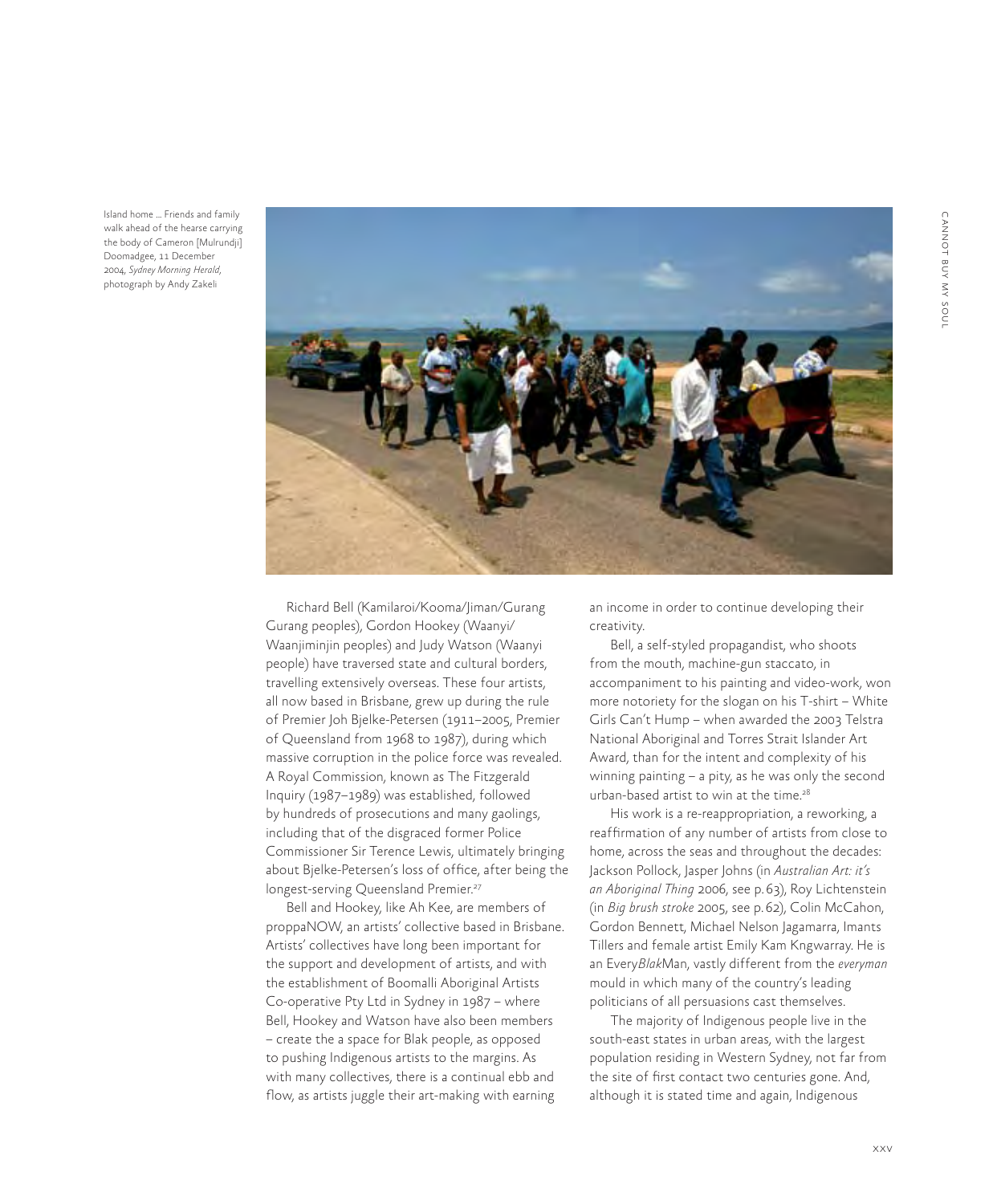people living in urban regions retain very strong connections with their cultural ties, their traditional lands, and through their travels connect and reconnect with other Indigenous individuals and communities, who all share one thing: a pride in culture and a willingness to share that with non-Indigenous people.

*Culture Warriors* is not a competition of 'us versus them', although Bell addresses this very issue with his usual caustic, hard-hitting humour (can't keep a good man down) in *Uz vs Them* 2006 (see p. 60). However, it is the tragedies of Doomadgee's 'accidental death', the destructive influence of Christianity upon many Indigenous communities, and the sorrow of a limited future once again being imposed upon Indigenous people that resonate in *Psalm singing* 2007 (see p. 61).

Hookey takes up the cultural baton, as opposed to police baton, for the loss of his "brother" Doomadgee – for all Indigenous people consider themselves brothers/sisters under the skin/in arms – with his elegiac masterwork *FIGHT: To Survive; To Live; To Die!* 2007 (see p.109). At over ten metres in length, it contains a multitude of references: the enduring capacity of Indigenous people to stand firm, resist, regenerate, reject the oppression that continues to be heaped upon, the stripping of existing rights and the wish for peace. Like Wedge, Hookey is not troubled by confronting issues within Indigenous communities, such as the impact of alcohol abuse as in *Grog Gott'im* 2005 (see p.111).

Some artists remain, return or chose to move on. Watson is the most peripatetic of herself, Ah Kee, Bell and Hookey, having lived in rural Queensland, Tasmania, Sydney, Darwin and now back in Brisbane with her family, when international residencies do not lure her overseas again. Watson's response to the Palm Island finding is revealed in *palm cluster*  2007 (see p. 169), from the series *a complicated fall.*<sup>29</sup> It is layered with direct and indirect references to the 'accident' which caused Doomadgee's painful death from 'four broken ribs, a ruptured spleen and a liver almost split in half'<sup>30</sup>, and 'could also refer to a fall from grace, a fall of government' and the 'internal grieving that [the artist] was aware of when [she] was pushing and scrubbing the raw pigments into the canvas'.31

Like Dowling, Watson has experienced the aftereffects of forced removal, through her grandmother being taken from her mother as a baby. The poignant memorial to her grandmother, who passed away recently, is revealed in *under the act* 2007 (see p.171), an artist's book inspired by the official documents held in the Queensland State Archives relating specifically to the artist's family. Hidden histories revealed, laid bare, like an open wound that needs the air to heal.

*Culture Warriors* is not the full story – how can it be when there is so much more to learn? Neither is it a beginning, although it is the first National Indigenous Art Triennial. The issues that Indigenous people are currently facing in this first decade of the twenty-first century continue to inform the visual language of all the artists represented in this exhibition.

Despite the obstacles inflicted upon them, or perhaps *because* of all these things, these artists and the many who come after them in future Triennials will continue to inspire, shock, seduce, confront, challenge and encourage us to stand up for what is fair and just. It is time to stop desiring the creations as ownership of the artists themselves, and supporting the creators of these works, their communities and future generations of artists. You can buy their work, respect their visionary declarations and innovatory contribution to contemporary Indigenous *and* Australian art and culture, but you cannot buy their souls. Indigenous artists give voice to the resilience of their communities through their art, echoed in the words of contemporary Indigenous songman, poet and cultural activist, Kev Carmody:

For 200 years us blacks are beaten down here too long on the dole

My dignity I'm losing here and mentally I'm old There's a system here that nails us ain't we left out in the cold

They took our life and liberty friend but they couldn't buy our soul.32

## **Brenda L. Croft**



Brian Kennedy, Franchesca Cubillo, Richard Bell and Cissy Bell in front of *Scientia E Metaphysica* 2003, the overall winning work at the 20th Telstra National Aboriginal and Torres Strait Islander Art Award, Museum and Art Gallery of the Northern Territory, Darwin, August 2003, photograph by Brenda L. Croft